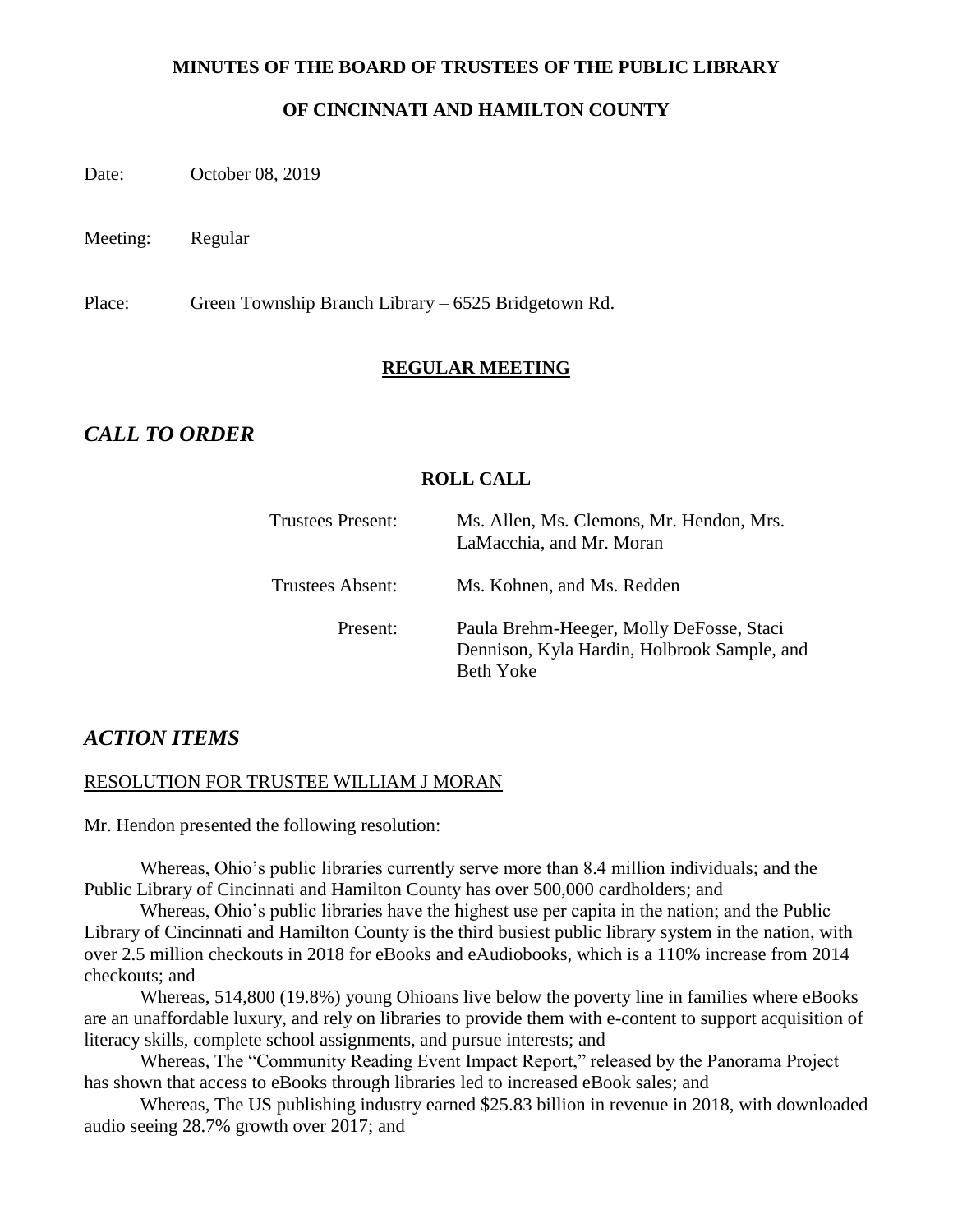Whereas, The major publishers have recently announced new policies for eBooks and eAudiobooks that severely limits public libraries' ability to purchase, or delays the purchase of, digital copies of materials and information; and

Whereas, These restrictive policies directly impact the ability of Ohio's public libraries to serve the 11.6 million people of Ohio and adequately provide access to materials and information; and

Whereas, the new eBook and eAudiobook policies represent a significant financial burden impacting taxpayer supported public libraries' overall operations and services; with the Public Library of Cincinnati and Hamilton County spending over \$2.7 million in 2018 on eBooks and eAudiobooks, a 170% spending increase compared to 2014.

NOW THEREFORE, BE IT RESOLVED on this day of August 13, 2019, that we, the Board of Trustees of the Public Library of Cincinnati and Hamilton County call upon Blackstone Audio, Hachette, Macmillan, and Simon & Schuster to 1) reconsider these recently announced restrictive and onerous policies; and 2) engage in a meaningful and direct dialogue and exchange of information with libraries, library consortia, library associations, authors, executives from Overdrive, and other relevant stakeholders for the purpose of devising new policies that ensure equitable access to Ohio's 8.4 million library users.

BE IT FURTHER RESOLVED that a copy of this Resolution be spread upon the Minutes of the Board of Trustees of the Public Library of Cincinnati and Hamilton County.

Mrs. LaMacchia moved that the Board adopt the resolution as it is written.

Ms. Allen seconded.

Voting for the motion: Ms. Allen, Ms. Clemons, Mr. Hendon, Mrs. LaMacchia, and Mr. Moran… 5 ayes. The motion carried. **(20-2019)**.

Mr. Moran commented that he has served on many Boards over the years and the Library Board of Trustees has been the most rewarding Board he has served on. He will miss working with the fellow Board members and the senior leadership team of the Library.

Ms. Allen moved the following:

#### CORE GROUP BENEFITS

 Approve the decision to remain with Anthem for our medical plans for 2020, as rates were the lowest, at a 5% increase for our current HSA and PPO plans.

The Human Resources team and benefits broker, Strategic Benefits, conducted medical carrier reviews of the most competitive major carriers. Each of the carriers submitted quotes and plans, which were reviewed.

Based on staff feedback and input from our Benefits Committee, one of the goals this year was to provide our staff with the option of a lower premium plan. We received an additional PPO plan design from Anthem that will achieve this goal. This plan will offer a lower per-pay premium cost with a higher deductible to our employees.

We are recommending that the premium cost share remain the same, employee 16% and employer 84%, for both the current HSA and PPO medical benefit plans and a cost share for the new higher deductible PPO plan of employee 5% and employer 95%, which will not increase the Library's contribution cost when compared to the plans currently offered. In addition, we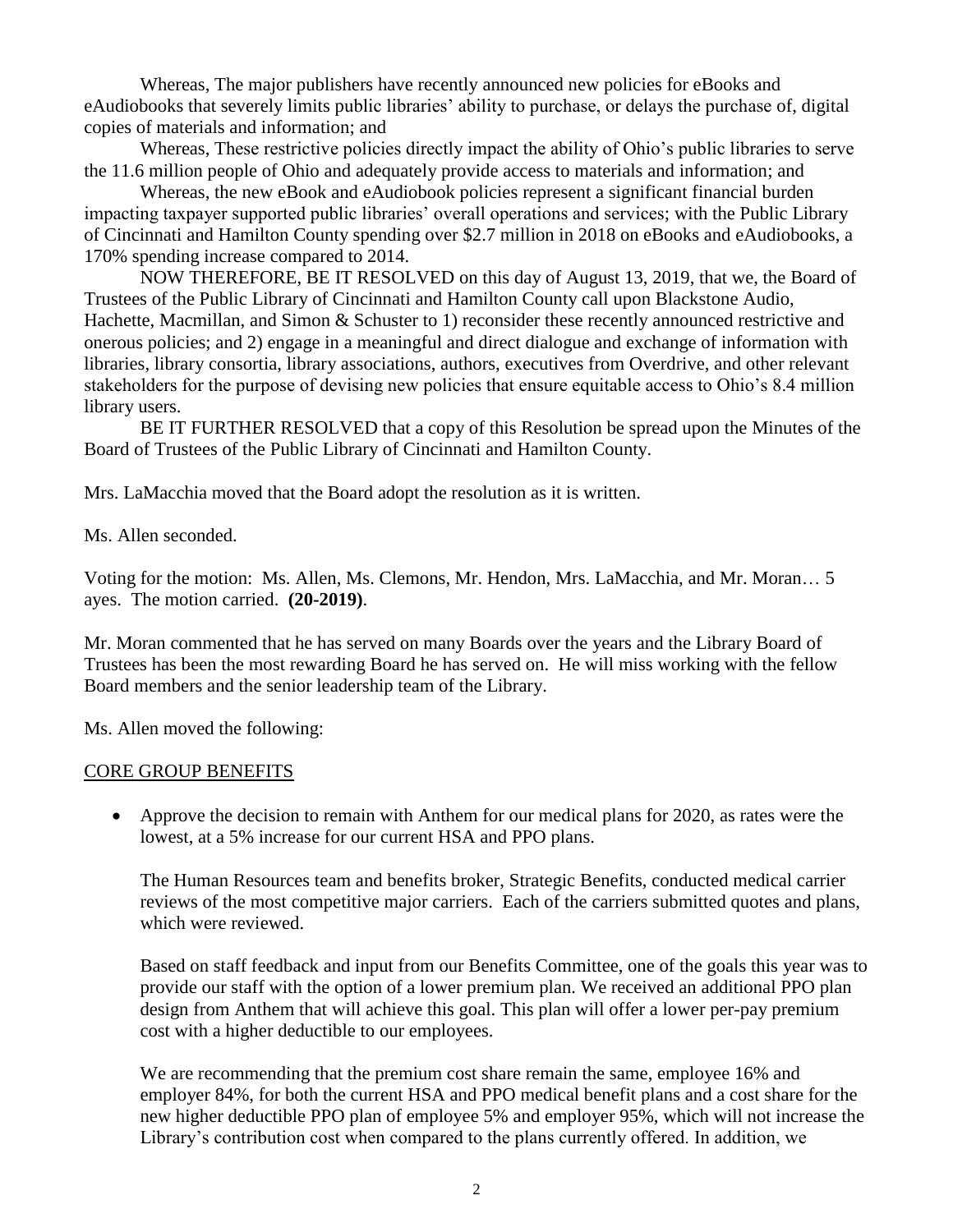recommend that the dental plan cost share remain the same; employee 35% and employer 65% and that the Library continue to contribute 25% (pro-rated as necessary) towards the deductible into the employee's Health Savings Account for staff participating in the HSA plan.

The benefits open enrollment begins November 4, 2019.

Mrs. LaMacchia seconded.

Voting for the motion: Ms. Allen, Ms. Clemons, Mr. Hendon, Mrs. LaMacchia, and Mr. Moran… 5 ayes. The motion carried. **(21-2019)**.

Mr. Moran moved the following:

#### ENERGY RETROFIT 3 UPDATE

 Approve a change order not to exceed \$275,000 for The Geiler Company which has been approved and is being submitted for confirmation. The change order is to account for abatement and demolition work that was more extensive than originally planned. The change order is within the project contingency.

The boilers have been delivered and are set. The piping is being installed and we are anticipating having one of the boilers operational by the end of October. The new air handlers will be arriving by the end of October. The work in the Tower room is complete.

The fire suppression installation has begun and the work is being done in phases on the public floors with fill in work on non-public floors.

Some preliminary electrical work has started. The new switch gear will be arriving in November with installation to follow shortly thereafter.

#### REVISION OF THE 2019 ESTIMATED RESOURCES AND ANNUAL APPROPRIATIONS

• Approve the following revisions is requested:

 *Expenses*

| Salaries - decrease by                          | (250,000,00) |
|-------------------------------------------------|--------------|
| Purchased and contracted services - increase by | 250,000.00   |
| Appropriations net change                       | -            |

The decrease in salaries is the result of position vacancies during the year primarily in the Facilities and Human Resources departments. The increase in Purchased and Contracted Services is the result of contracting services due to the vacancies in Facilities and accelerated projects in Human Resources. **Expenses**<br>
Salaries - decrease by<br>
Purchased and contracted services - increase by<br>
Appropriations net change<br>
The decrease in salaries is the result of position vacancies during the year primarily in the<br>
Facilities and

#### RESOLUTION ACCEPTING TAX LEVY AMOUNT AND RATE

• Approve the following resolution by a roll call vote:

# **Resolution Accepting the Amounts and Rates as Determined by the Budget Commission &**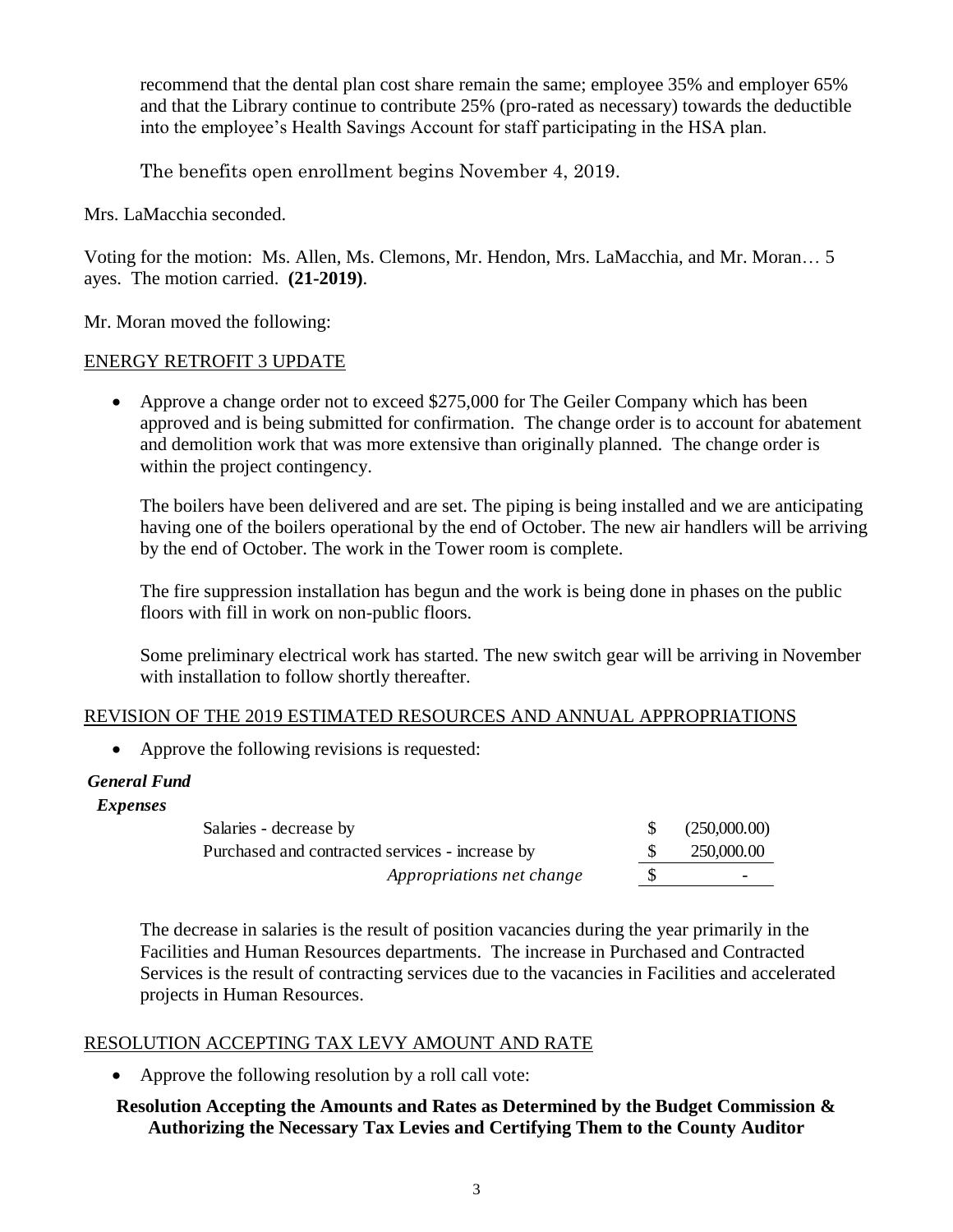### Board of Trustees Rev. Code, Secs. 5705.34

**WHERE AS**, This Board of Trustees of the Public Library of Cincinnati and Hamilton County in accordance with the provisions of law has previously adopted a Tax Budget for the next succeeding fiscal year commencing January  $1<sup>st</sup>$ , 2020; and

**WHERE AS**, The Budget Commission of Hamilton County, Ohio, has certified its action thereon to this Board together with an estimate by the County Auditor of the rate of each tax necessary to be levied by this Board and what part thereof is without, and what part within the ten mill limitation; therefore be it

**RESOLVED**, By the Board of Trustees of the Public Library of Cincinnati and Hamilton County, Hamilton County, Ohio, that the amounts and rates, as determined by the Budget Commission in its certification, be and the same are hereby accepted; and be it further

**RESOLVED**, That there be and is hereby levied on the tax duplicate of said Joint District the rate of each tax necessary to be levied within and without the ten mill limitation as follows: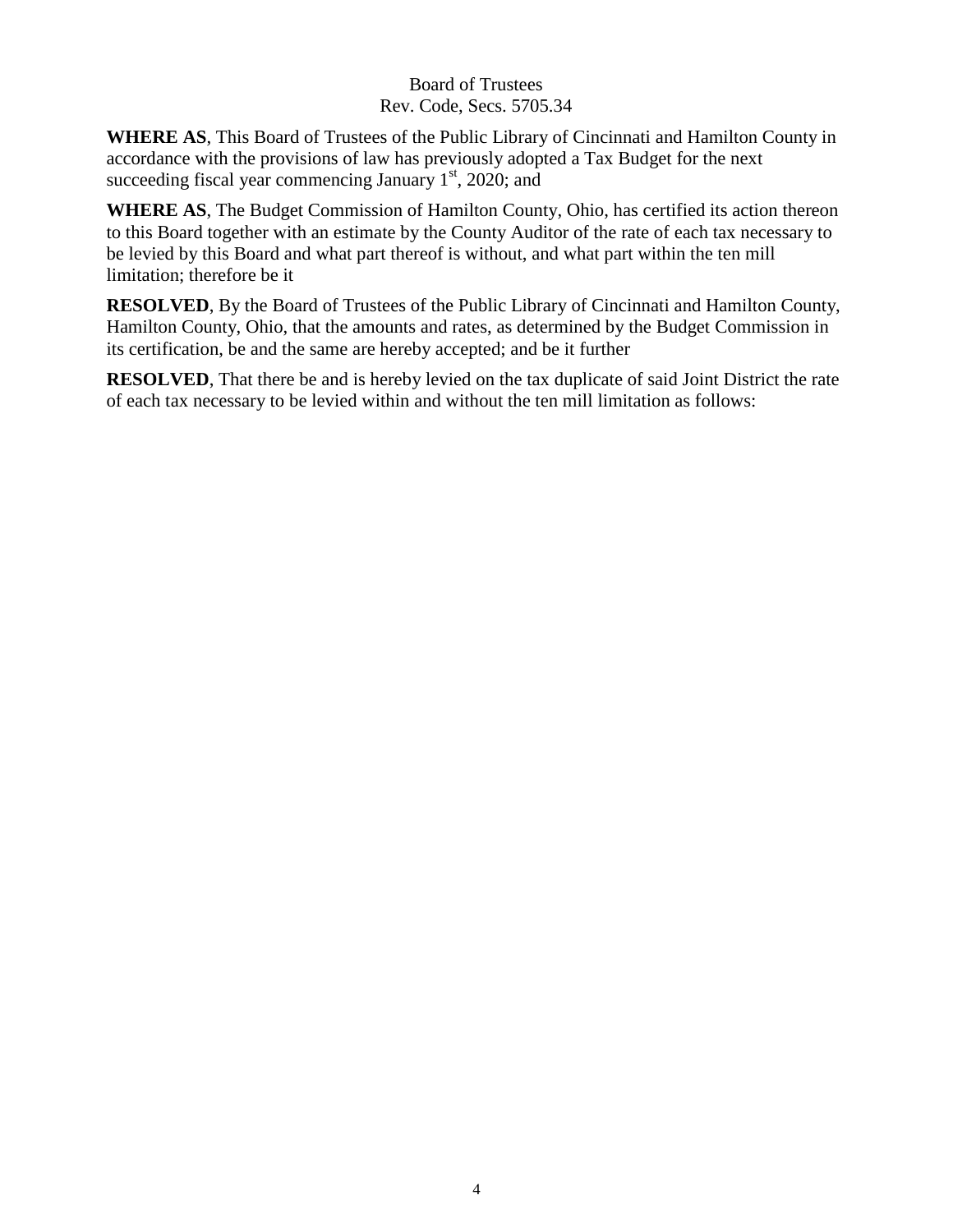

and be it further

**RESOLVED**, that the Clerk of this Board be, and is hereby directed to certify a copy of the Resolution to the County Auditor of Hamilton County.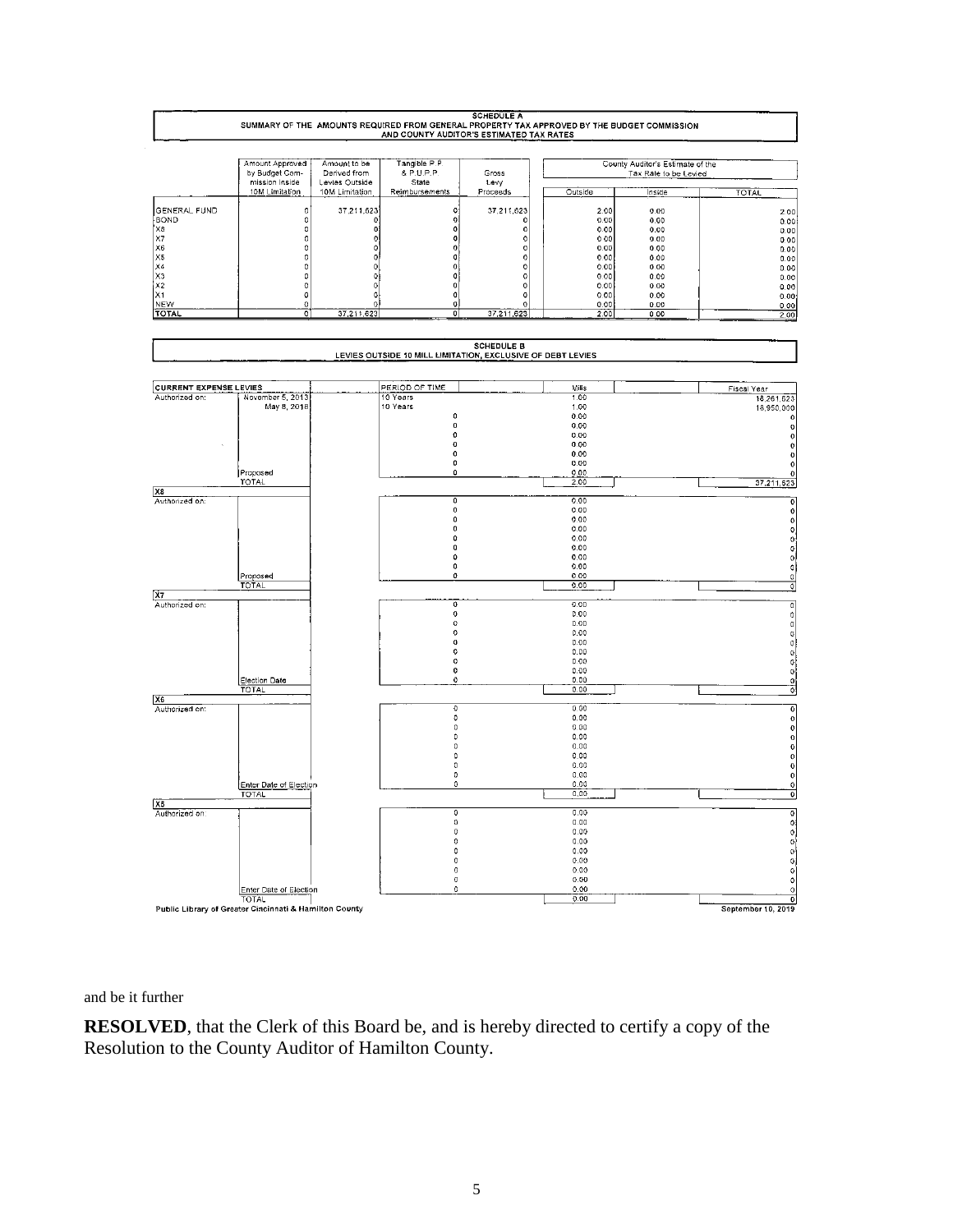#### PRICE HILL BRANCH ACCESSIBILITY PROJECT

 Approve modification of the bid advertisement for the Price Hill Branch Accessibility Project that was approved at the August 13, 2019 meeting to change the bid opening date from Wednesday, November 6, 2019 to Tuesday, November 19, 2019, change the date that Contract Documents will be available from Friday, October 18, 2019 to Thursday, October 31 and change the pre-bid meeting from Thursday, October 24, 2019 to Wednesday, November 6, 2019.

The Library recently requested a perpetual nonexclusive easement for purposes of ingress/egress and building utility connection to utilities served under Purcell Avenue (Water, Storm, Sanitary, FDC pit, Driveway and Pedestrian Sidewalk) from the City of Cincinnati for the construction of the Price Hill Branch. The easement process can take up to 12 months but we are hopeful we can work with the City to expedite it. We are modifying the bidding timeline in hopes of receiving a conditional permit prior to the completion of the easement process.

Mrs. LaMacchia seconded.

Voting for the motion: Ms. Allen, Ms. Clemons, Mr. Hendon, Mrs. LaMacchia, and Mr. Moran… 5 ayes. The motion carried. **(22-2019)**.

# *INFORMATIONAL ITEMS*

#### **EVA JANE ROMAINE COOMBE DIRECTOR'S REPORT**

Ms. Brehm-Heeger reported that:

- David Schnee, Director of Planning and Design with Group 4 Architecture, Research + Planning, Inc. and the Principal on our Building the Next Generation Library Facilities Master Plan project discussed draft project recommendations. He reviewed the methodology, vision, evaluations, need assessments, system design, engagement and implementation planning topics while highlighting key findings.
- Paula Brehm-Heeger will be attending the 2019 ULC Forum in Salt Lake City, October  $16<sup>th</sup>$  -18<sup>th</sup> along with Chief Operating Officer Brett Bonfield and Internal Communications Coordinator Libby Scott. This year's forum topic, *Preparing to Lead on AI + Digital Citizenship* will feature expert-led discussions and activities to elevate understanding of the economic and social implications of emerging technologies. The 2019 Innovations Winners and honorees will also be announced.
- More than 600 library staff from across Ohio attended the OLC Convention held at the Duke Energy Center September  $25^{th} - 27^{th}$  with 500 attendees stopping by the Main Library reception that we hosted after hours on Thursday, September  $26<sup>th</sup>$ . Thanks to The Library Foundation and the Friends for their support of the reception and to Regional Manager Kathy Bach who served as the Local Arrangements Chair. Presentations featured many of our staff, including:
	- o *Building a Bridge to Kindergarten*, Rachelle Shells, Children's Librarian, Avondale Branch and Caitlin Snyder, Senior Children's Librarian, Harrison Branch
	- o *Service in a Support Role*, Michael Christian-Budd, Cataloging Team Lead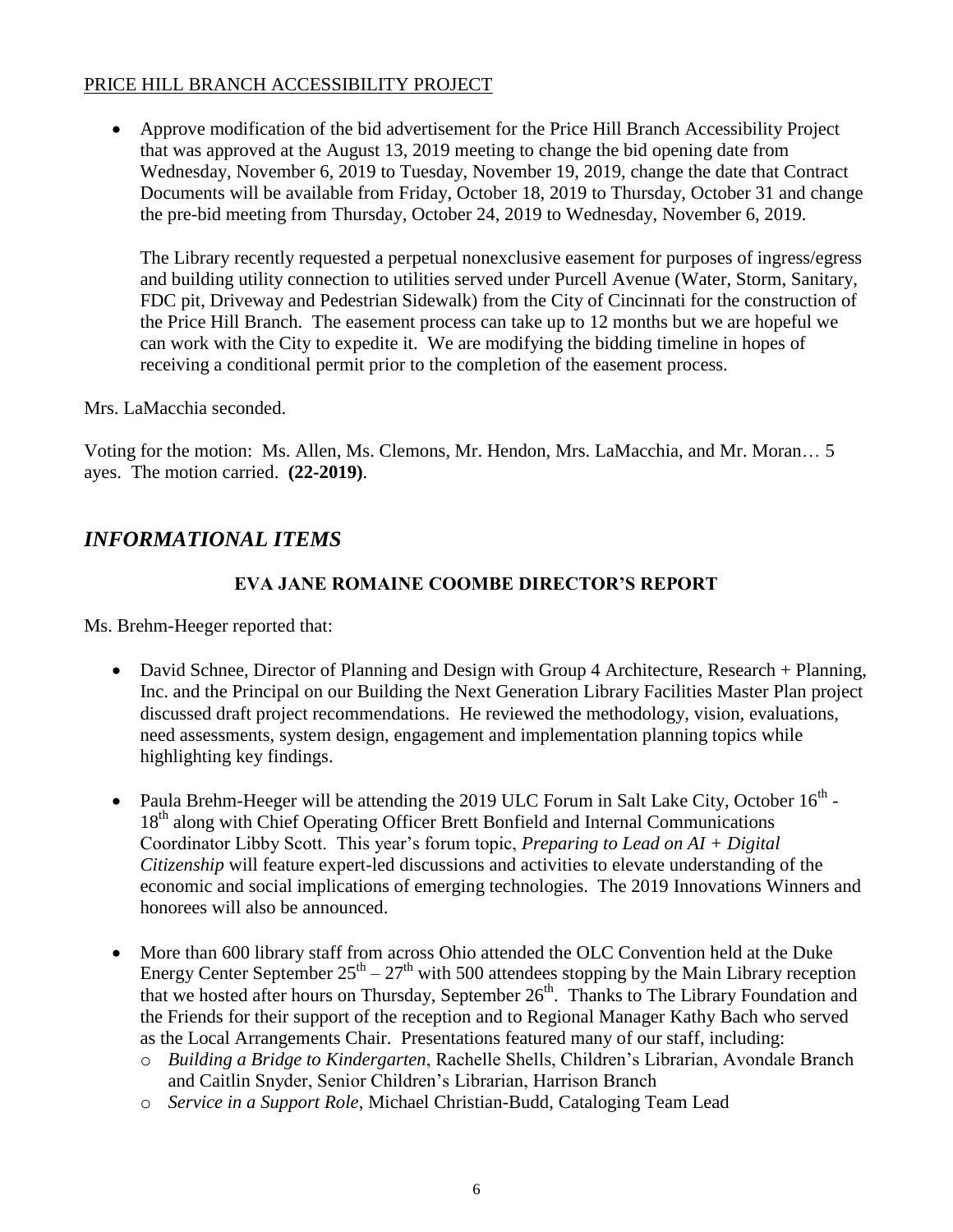- o *What Does It Mean to Not Settle for the Status Quo*, Paula Brehm-Heeger, Eva Jane Romaine Coombe Library Director
- o *So You Want to Be a Manager*, Denise Scretchen, Manager, Anderson Branch
- o *Making Staff Morale Positively Pervasive*, Tara Kressler, Manager, Symmes Branch, Sierra McKenzie, Floater, Jen Rusche, Staff Development Coordinator, Katheryn Toren-Jones, Children's Librarian, Norwood
- o *Digitization Options in Ohio*, Katrina Marshall, Digital Services Supervisor
- o *Neighborhood Architectural Walking Tours – Engaging the Community to Develop Unique Local Content*, Julia Gardiner, Senior Library Services Assistant and Lisa Hamrick, Manager, Clifton Branch
- o *Non-Traditional Librarian Panel Discussion*, Kent Mulcahy, Reference Librarian and Linda Kocis, Reference Librarian, Information & Reference Department
- o *Email Marketing: What Works and What Doesn't Work for Libraries*, Angela Hursh, Content Team Leader
- o Former Eva Jane Romaine Coombe Library Director Kimber Fender also presented, *From Shelver to Hall of Fame Librarian in only 39 Years!*
- From October  $10^{th} 13^{th}$ , the Library will participate in BLINK Cincinnati one of the largest light, art and projection mapping events in the nation. This year we will have a float in the parade, host three 6-foot tall inflatables that glow (Glow Globs) on the Walnut Street side of the Main Library, and keep Main Library (south building,  $1<sup>st</sup>$  floor) open until 10 p.m. Thursday -Saturday of BLINK.
- The Library is currently recruiting for a Data Analyst. This position will support aligning the significant amount of statistics and data that has been and can be collected in order to drive strategic decisions that impact community and Library needs. Additionally, a Social Worker position will be posted in the next several weeks. This position has been created to assist and provide resources to those facing challenges so that we are better able to serve our communities. Both were created by repurposing existing staff resources.
- Paula Brehm-Heeger has been selected as a member of the USA Regional Chamber's Leadership Cincinnati Class 43. On September 4, she began this highly selective year-long program that is the region's flagship community leadership development program designed for established leaders passionate about making a difference in the Cincinnati community.
- After many years of distinguished service this is Mr. Moran's last Board meeting. He was first appointed to the Board on May 15, 1996 by the Board of County Commissioners of Hamilton County. He served as President of the Board in 2000, 2006, 2011, 2013, and 2018; as Vice President in 1999, 2005, 2009, and 2010; and Secretary in 2004 and 2017. In addition to serving on the Library's Board, Mr. Moran chaired the Library's successful 2009 and 2013 Levy campaigns and co-chaired the successful 2018 Levy campaign that has launched our Building the Next Generation Library initiative. A retired Senior Vice President at Fifth Third Bank; during his more than two decades of dedicated, passionate leadership on the Board Mr. Moran initiated and supported change, improvement and innovation that have had a far-reaching and lasting impact on our Library and community. His legacy will be felt by hundreds of thousands of community members for years to come and we thank him for his service.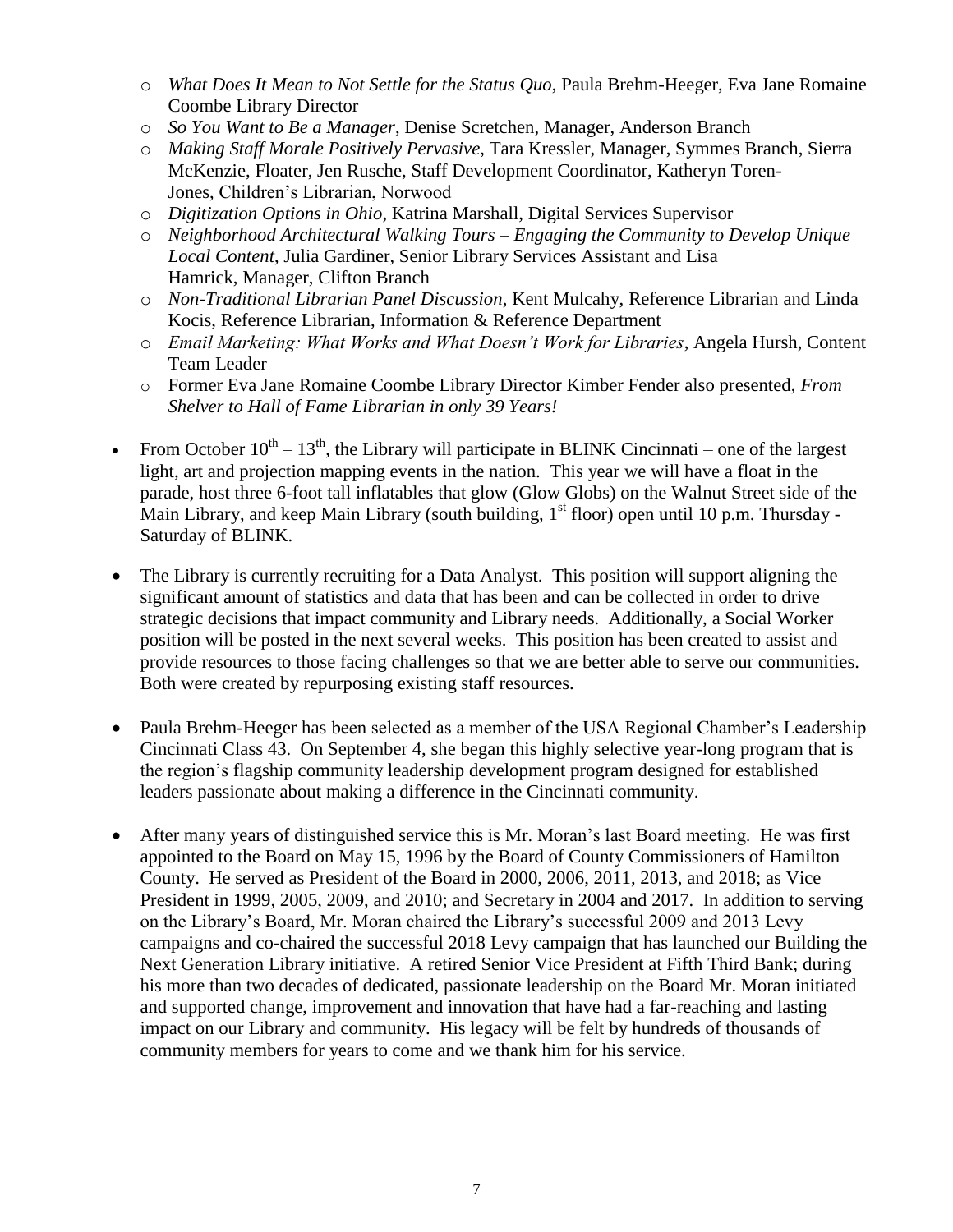#### **OPERATIONS COMMITTEE REPORT**

Ms. Clemons introduced Renée Robertson Tecco, Senior Library Services Assistant.

 Renée Roberson Tecco is a Senior Library Services Assistant in the Youth Services department at the Main Library and the 2019 recipient of the Baker & Taylor-sponsored Black Caucus of the American Library (BCALA) Support Staff Award, a national honor. Renée joined the Library in 1986 as a Student Assistant at the Northern Hills Branch (now the College Hill Branch). Renée left in 1987 and rejoined the Library in 1994 as a Shelving Assistant in the History Department at the Main Library and later that year, was promoted to part-time Library Assistant in the History Department. Renée accepted a new assignment in 1996 as a Library Assistant in the Science and Technology Department. In 2007, Renée was promoted to the position of Library Services Assistant II in the Teen Center. Renée continues to serve our teens and youth today as a Senior Library Services Assistant in Youth Services.

This year Renée received the prestigious Baker & Taylor-sponsored Black Caucus of the American Library (BCALA) Support Staff Award. BCALA serves as an advocate for the development, promotion, and improvement of library services and resources to the nation's African American community and provides leadership for the recruitment and professional development of African American librarians. Renée was nominated by a co-worker and was honored for her many accomplishments and commitment to library service. These accomplishments include supporting the Main Library's new teen area by contacting high school teachers to create summer reading lists, helping teens and tweens create a podcast called "Brain Pizza," working to create a Mock Coretta Scott King Awards event to accompany our Mock Caldecott, Newbery and Printz events, and engaging rapper Pxvce to initiate a popular teen music program.

Renee Roberson Tecco traveled to Washington, DC to receive the award in person at the American Library Award Annual Conference. Renee shared her path to working at the Library, her experiences in working with Teens and her reflections on the ALA experience.

Ms. Clemons reported that:

- From September 9-12, the Cincinnati Metropolitan Housing Authority (CMHA) opened its wait list for the Housing Choice Voucher Program. The program helps low to moderate income families, as well as the seniors and residents with qualifying disabilities, afford safe and suitable housing in the private housing market. CMHA customers were invited to come to the Library to sign up online for the wait list and receive assistance from navigators trained in the application process. Over the course of the four-day application period, 312 customers were assisted at seventeen Library locations across the system. In addition, numerous library customers at these and other locations throughout the system used the Library's computers or WiFi to register for the wait list without additional assistance.
- The Library will soon begin its third year of partnering with Refugee Connect and the Immigrant and Refugee Law Center in hosting application assistance for those seeking U.S. Citizenship and/or Green Cards. The first of this year's events will be hosted at the Groesbeck Branch on Saturday, November 2. Last year's events resulted in 15 Naturalization Ceremonies and 3 Green Card approvals.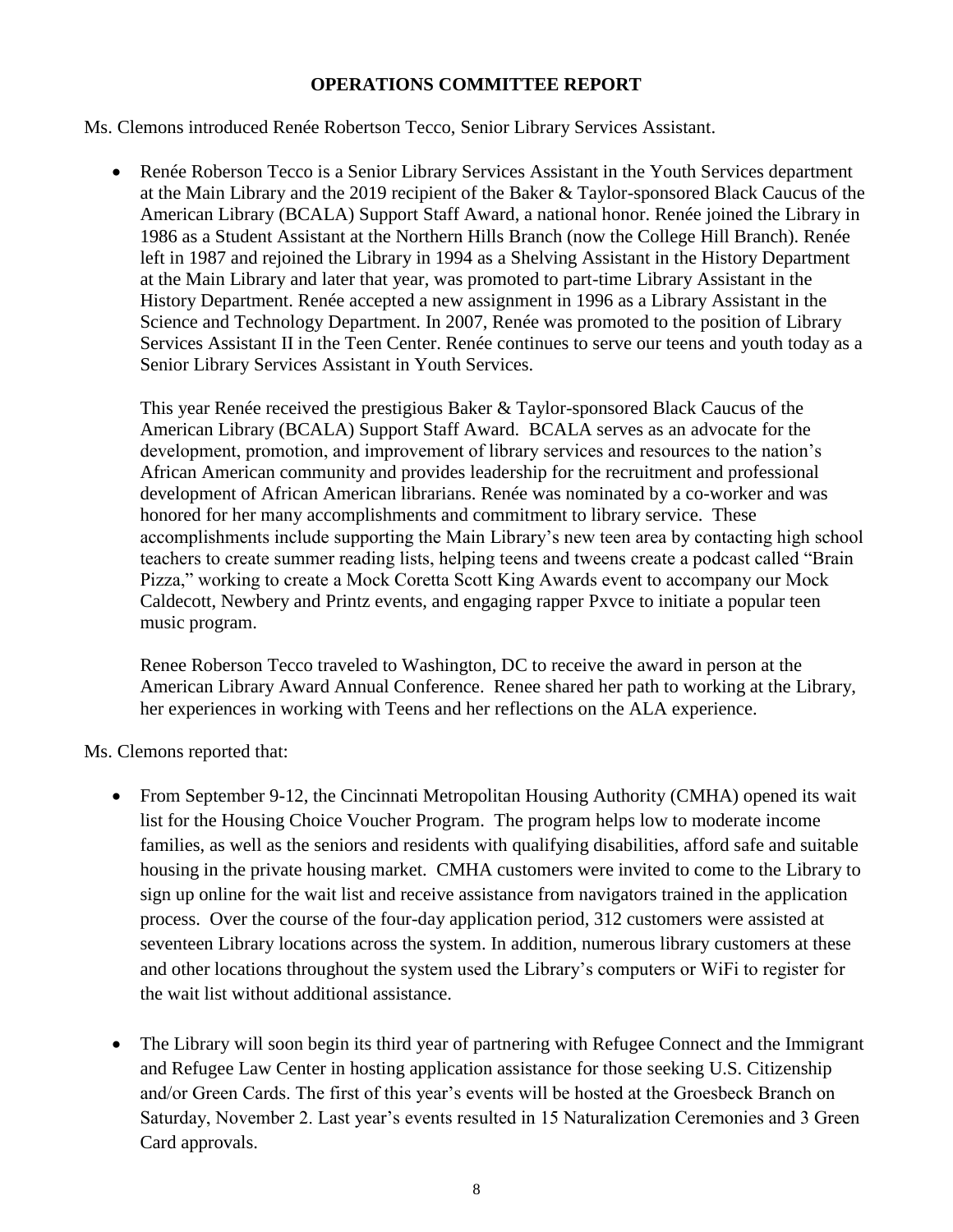#### **STRATEGY COMMITTEE REPORT**

Mrs. LaMacchia reported that:

• Design Impact, the local not-for-profit engaged to conduct 15 focus groups as part of the Facility Master Plan project, has completed their work and submitted a final report to the Library. The goal of the focus groups was to reach segments of the community that were not participating in the community listening sessions. Each group focused on a different segment of the community, such as young professionals, teens, immigrants, people experiencing disabilities, and more. On October 10, branch managers will meet with representatives from Design Impact to review the final report and discuss opportunities for better serving the community. The report will also be posted on the Building the Next Generation Library web site and shared with all staff.

The Strategy Division is currently organizing all the feedback received via the surveys, feedback form, community listening sessions and focus groups. The goal is to compile it into an easily digestible document that can be shared with staff and the public. While much of the feedback focused on facilities, a significant amount related to services. Once completed, staff will have opportunities to discuss the content and review it for possible items to act on in the short or medium term.

- The Library, along with nearly a dozen other community groups, is partnering with the Cincinnati Metropolitan Housing Authority on a pilot program to provide services on-site at two CMHA locations: Findlater Gardens and Winton Terrace. At CMHA's request the Library offered homework help and afterschool snacks for teens in August and September. The pilot program has caught the attention of the federal Department of Housing and Urban Development (HUD), and as a result CMHA is applying to be part of a special HUD initiative.
- As part of the year-long effort to experiment with different services and activities for customers to identify what is most in demand, the September Pop-Up focused on social services and connected more than 200 people to services provided by community organizations, including Cincinnati Association for the Blind and Visually Impaired, Scholar House/Cincinnati Union Bethel, Hamilton County Developmental Disabilities Services, Hamilton County Public Health/Cradle Cincinnati, Social Security Administration, and YMCA of Greater Cincinnati. Library customers learned more about applying for Medicaid  $&$  SNAP cards, rent and deposit assistance for senior living, how to replace a Social Security card, mothers-to-be services, and residential options for affordable housing at the new Scholar House.

October's atrium Pop-Up theme is *Life Hacks: Learn life hacks, tips, and surprising secrets to make your life easier and more productive*. Library staff will provide interactive learning opportunities with customers to share tips and secrets on things such as household cleaning and repair, food and kitchen, tech hacks, and tips on getting the most from your Library card.

Upcoming programing and exhibits: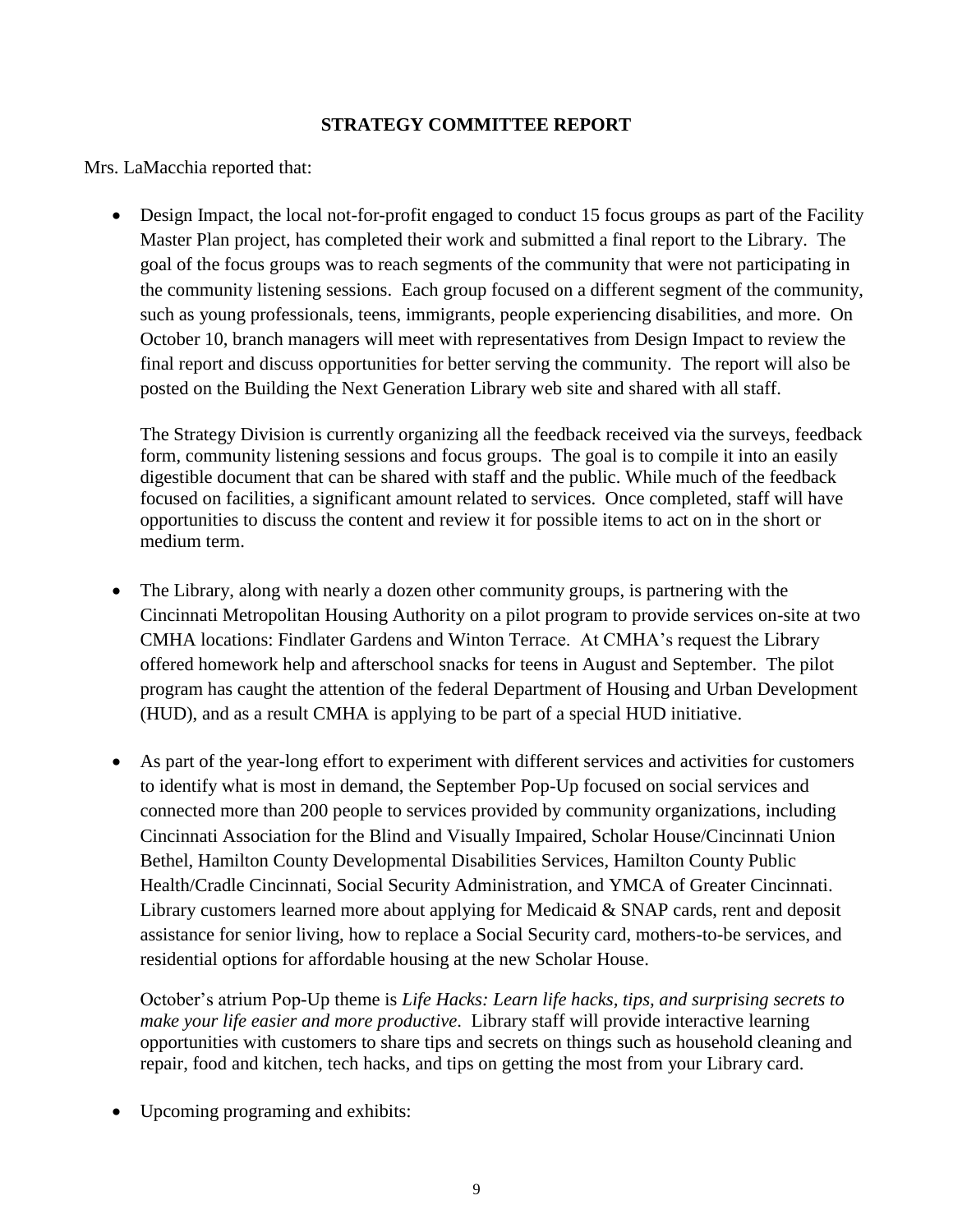- o Community members are invited to trick-or-treat at the Main Library HallowREAD Party, which will be held on Saturday, October 19 from 11 a.m. to 2 p.m. Families can visit each department to receive candy or a small prize, attend the Frisch Marionettes' *Variety Show,*  learn about birds of prey with Raptor Inc., make healthy Halloween snacks with New Leaf Kitchen, and of course, find a good book to check out. The day will end with a Halloween storytime featuring local author Erin Barker.
- o The Cincinnati Section of the American Chemical Society will present free community events at a variety of Library locations to celebrate National Chemistry Week. From October 20-26, children will learn about the importance of chemistry in everyday life through handson activities.
- $\circ$  The 65<sup>th</sup> Annual Veterans Day Event will take place at the Main Library on Monday, November 11 at 10:45 a.m. This year's event will feature keynote remarks from Vietnam and Operation Desert Storm Veteran, Robert Hamilton. Mr. Hamilton served as a Marine and an AH-1G Cobra pilot with the Army. He was sent to Vietnam in August of 1970, and was shot down once and awarded two Distinguished Flying Crosses, fifty Air Medals and the Navy Achievement Medal with Combat V. He now lives in Cincinnati and is a retired surgeon and flight instructor who volunteered during Operation Desert Storm.
- o *Unbound* is a month-long exhibition of art, writing, and stories from individuals in various stages of return to our communities, in partnership with the Hamilton County Office of Reentry and Volunteers of America. The exhibit, on display in the Main Library's atrium through October, seeks to personalize the experiences of citizens who have experienced incarceration, discuss the obstacles they face, and raise awareness about the assistance they receive from various local organizations.

# **TECHNOLOGY COMMITTEE REPORT**

Ms. Clemons reported that:

- An early project of Building the Next Generation Library has been completed; the new Distribution Center opened on September 4, and was celebrated with a ribbon cutting ceremony on September 12. The highlight of the facility is the 65 bin, RFID sorter that provides "tote check-in" service to all the branches to save staff the time of hand checking each individual item in each delivery and "smart distribution" that sends items without customer holds to branches that need the various categories/formats of items in order to improve browsing. Additionally, it is twice as fast as the current sorter at the Main Library and will make delivery of holds to our customers even faster.
- The Materials Selection and Acquisition Department, along with several branches, is piloting CollectionHQ. CollectionHQ is a suite of tools that synthesizes data from circulation, holdings, and the book industry to help shape our collections by anticipating and responding to customer demand.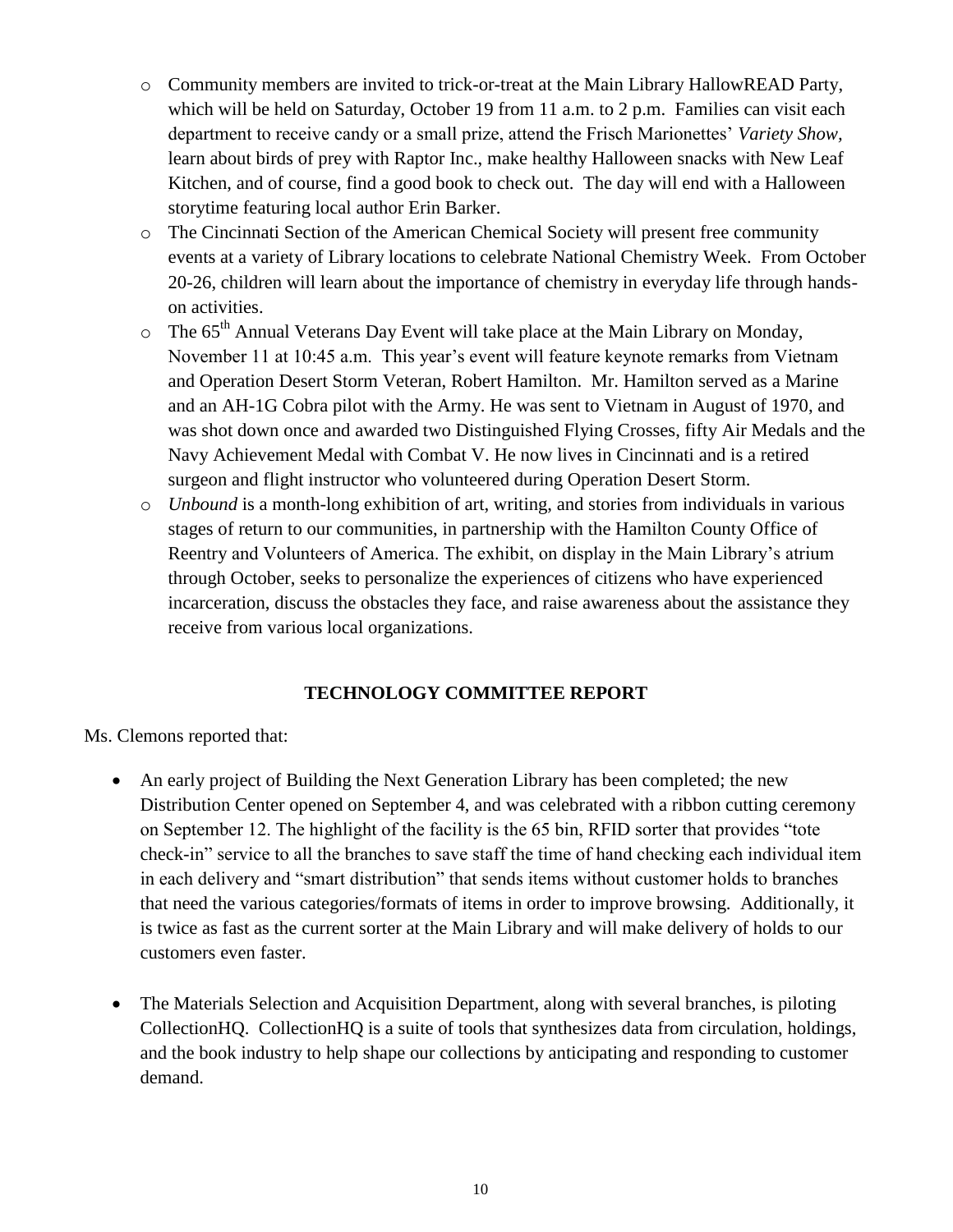### **DEVELOPMENT COMMITTEE REPORT**

Ms. Allen reported that:

• The following donors have made significant contributions to support the Foundation since August: Harold C. Schott Foundation, Gilman Family Fund of the Greater Cincinnati Foundation and the Stern Family Fund of the Greater Cincinnati Foundation.

Planning is underway for the fall appeal and additional grant funding requests have been submitted and are under review.

- The Friends hosted their Fall Book Sale at the Warehouse on October 3rd 6th.
- The Anderson Township Library Association is planning their November Used Book Sale. This sale will take place at the Anderson Branch Library on November 7th – 9th.

# **HUMAN RESOURCES COMMITTEE REPORT**

Ms. Allen reported that:

- On Thursday, August 29, 2019 Human Resources Director, Kyla Hardin, received an OCRC charge via email. The charge of discrimination based on race and gender was filed by former employee, Vincia Rountree. A response to the charge, in collaboration with attorney Matt Wagner, has been prepared and submitted.
- The United in Sharing campaign started on September 23 and ends on October 19, 2019. As part of this campaign, we invited staff to bring in personal care items which would be donated to UpSpring, an organization providing educational and enrichment opportunities to youth experiencing homelessness. Staff participation was strong and many bins of personal care items were collected and delivered to UpSpring.
- This year's Annual Staff and Retiree Recognition Program will take place on Sunday, November 10 and will be preceded on the same day by our volunteer appreciation event. Both celebrations will be held at the Main Library.

# **FACILITIES AND FINANCE AND AUDIT COMMITTEE REPORT**

Mr. Moran reported that:

• The Facilities and Finance and Audit Committee met on September 26, 2019. Committee Chair William J. Moran, Committee member Monica Donath Kohnen and Nadine L. Allen were in attendance. Staff members Paula Brehm-Heeger and Molly DeFosse were also in attendance. David Schnee from Group 4 Architecture, Research and Planning, Inc. phoned in.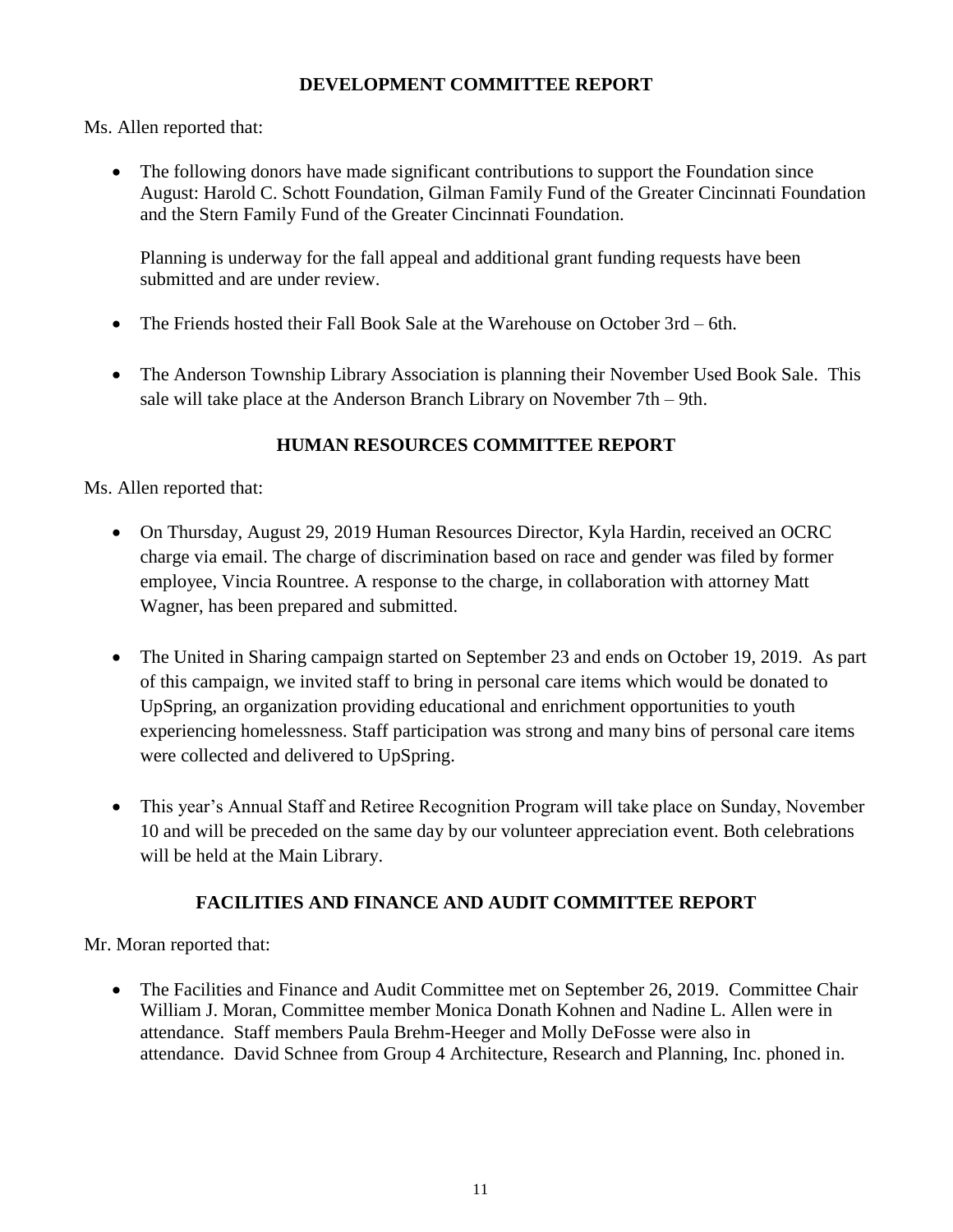# *CONSENT AGENDA ITEMS*

Mrs. LaMacchia moved the Board approve the consent agenda as follows:

- Minutes of the Regular Meeting held August 13, 2019.
- Investment Report (summary of invested balances) as of August 31, 2019 and September 30, 2019.

#### **EXHIBIT III**

| <b>Investment Report</b>                  |                 |                 |
|-------------------------------------------|-----------------|-----------------|
|                                           | Amount          | Amount          |
|                                           | 8/31/2019       | 9/30/2019       |
| <b>Fifth Third Investment</b>             |                 |                 |
| General Fund                              | \$2,997,720.00  | \$3,997,720.00  |
| Building and Repair                       | 5,000,000.00    | 10,850,000.00   |
|                                           | \$7,997,720.00  | \$14,847,720.00 |
| <b>Operating Account</b>                  |                 |                 |
| General Fund                              | \$23,592,494.25 | \$23,005,206.57 |
| Insurance/Indemnification                 | 230,000.00      | 230,000.00      |
| Special Revenue Funds                     | 695,313.07      | 702,244.49      |
| <b>Building and Repair</b>                | 14,072,378.63   | 7,740,301.87    |
| <b>Permanent Trust Funds</b>              | 1,353,456.82    | 1,340,814.16    |
|                                           | \$39,943,642.77 | \$33,018,567.09 |
| <b>STAR Ohio</b>                          |                 |                 |
| Building and Repair                       | 1,101,962.16    | 1,104,082.67    |
| <b>Managed Investments (Trust Funds):</b> |                 |                 |
| <b>Permanent Trust Funds</b>              | \$6,752,501.00  | \$6,752,501.00  |
| <b>GRAND TOTAL</b>                        | \$55,795,825.93 | \$55,722,870.76 |

- Monthly Financial Reports for the periods ending August 31, 2019 and September 30, 2019.
- Marketing Board Report August 2019 and September 2019.
- Contributions, Gifts, and Donations August 2019 and September 2019.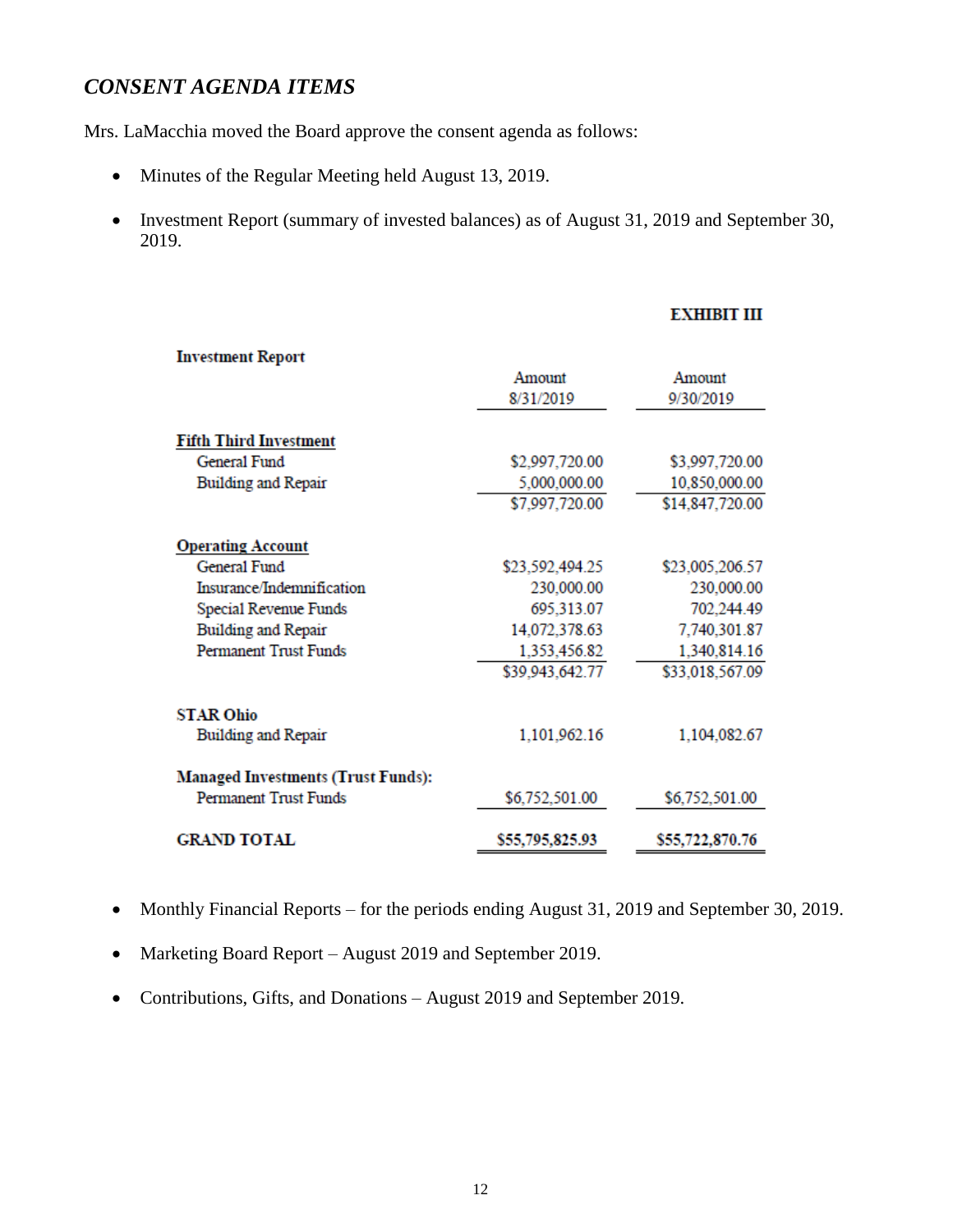# **CONTRIBUTIONS, GIFTS, AND DONATIONS RECEIVED GREATER THAN \$1000**

| 8/16/2019 Library Foundation          | Support for Makersace                     | 10,000.00 |
|---------------------------------------|-------------------------------------------|-----------|
| 8/16/2019 Library Foundation          | Support - Jamey Abersold Jazz Series      | 2,400.00  |
| $9/27/2019$ Library Foundation        | Support for Green Township                | 3,481.38  |
| 9/27/2019 Library Foundation          | Support for Madisonville                  | 2,000.00  |
| 9/27/2019 Library Foundation          | Support for Mary Stern Lecture Series     | 12,500.00 |
| Various Friends of the Public Library | Support for Programs (Aug 2019-Sept 2019) | 22,163.52 |

# August 1, 2019 through September 30, 2019

|                                                                                                                                                                                              | 8/16/2019 Library Foundation                                         |                                            | <b>Support for Makersace</b>                 |                |              | \$<br>10,000.00                 |  |
|----------------------------------------------------------------------------------------------------------------------------------------------------------------------------------------------|----------------------------------------------------------------------|--------------------------------------------|----------------------------------------------|----------------|--------------|---------------------------------|--|
|                                                                                                                                                                                              | 8/16/2019 Library Foundation<br>Support - Jamey Abersold Jazz Series |                                            |                                              | \$<br>2,400.00 |              |                                 |  |
|                                                                                                                                                                                              | 9/27/2019 Library Foundation<br><b>Support for Green Township</b>    |                                            |                                              | \$<br>3,481.38 |              |                                 |  |
|                                                                                                                                                                                              | 9/27/2019 Library Foundation                                         |                                            | Support for Madisonville                     |                |              | \$<br>2,000.00                  |  |
|                                                                                                                                                                                              | 9/27/2019 Library Foundation                                         |                                            | <b>Support for Mary Stern Lecture Series</b> |                |              | \$<br>12,500.00                 |  |
|                                                                                                                                                                                              |                                                                      |                                            |                                              |                |              | \$<br>22,163.52                 |  |
| Various Friends of the Public Library<br>Support for Programs (Aug 2019-Sept 2019)<br>Personnel Change Report reflects changes through September 21, 2019.<br><b>Personnel Change Report</b> |                                                                      |                                            |                                              |                |              |                                 |  |
|                                                                                                                                                                                              |                                                                      |                                            |                                              |                |              |                                 |  |
| <b>ACTION</b>                                                                                                                                                                                | <b>FULL NAME</b>                                                     | <b>AGENCY</b>                              | <b>JOB TITLE</b>                             | <b>FTE</b>     | <b>GRADE</b> | <b>EFFECTIVE</b><br><b>DATE</b> |  |
| Appointment                                                                                                                                                                                  | Ahlers, Andrew P                                                     | <b>Clifton Branch</b>                      | <b>Library Services</b><br>Assistant         | 0.50           | 03           | 08/25/2019                      |  |
| Appointment                                                                                                                                                                                  | Alf, Maci N                                                          | <b>Cheviot Branch</b>                      | Homework Help Aide                           | 0.30           | 01           | 08/25/2019                      |  |
| Appointment                                                                                                                                                                                  | Angert, Olivia J                                                     | <b>Wyoming Branch</b>                      | Shelver                                      | 0.30           | 01           | 09/08/2019                      |  |
| Appointment                                                                                                                                                                                  | Bonner, Reginald T                                                   | Shipping &<br>Receiving                    | <b>Truck Driver</b>                          | 1.00           | 03           | 08/11/2019                      |  |
| Appointment                                                                                                                                                                                  | Brown, Cheyanne N                                                    | Hyde Park Branch                           | Shelver                                      | 0.30           | 01           | 07/14/2019                      |  |
| Appointment                                                                                                                                                                                  | Carlson, Anna M                                                      | <b>Clifton Branch</b>                      | Library Services<br>Assistant                | 0.50           | 03           | 08/11/2019                      |  |
| Appointment                                                                                                                                                                                  | Chapman, Myko M                                                      | Sharonville Branch                         | <b>Library Services</b><br>Assistant         | 0.50           | 03           | 09/08/2019                      |  |
| Appointment                                                                                                                                                                                  | Cummings-Titus,<br>Clarice                                           | <b>Bond Hill Branch</b>                    | Homework Help Aide                           | 0.30           | 01           | 08/25/2019                      |  |
| Appointment                                                                                                                                                                                  | Desiderio, Joseph F                                                  | Popular Library                            | <b>Library Services</b><br>Assistant         | 0.50           | 03           | 08/25/2019                      |  |
| Appointment                                                                                                                                                                                  | Doan, Kyla A                                                         | Madeira Branch                             | Shelver                                      | 0.30           | 01           | 09/08/2019                      |  |
| Appointment                                                                                                                                                                                  | France, Steven E                                                     | Marketing                                  | Videographer                                 | 1.00           | 07           | 07/14/2019                      |  |
| Appointment                                                                                                                                                                                  | Fultz, Alyssa M                                                      | <b>Pleasant Ridge</b><br><b>Branch</b>     | <b>Library Services</b><br>Assistant         | 0.50           | 03           | 07/28/2019                      |  |
| Appointment                                                                                                                                                                                  | Griffin, Michael B                                                   | Popular Library                            | Shelver                                      | 0.50           | 01           | 07/28/2019                      |  |
| Appointment                                                                                                                                                                                  | Gutjahr, Christine L                                                 | West End Branch                            | Homework Help Aide                           | 0.30           | 01           | 08/25/2019                      |  |
| Appointment                                                                                                                                                                                  | Harlan, Tya M                                                        | Madisonville<br><b>Branch</b>              | Children's Librarian                         | 1.00           | 07           | 07/14/2019                      |  |
| Appointment                                                                                                                                                                                  | Heaton, Kelsey C                                                     | <b>Wyoming Branch</b><br>Safety & Security | <b>Library Services</b><br>Assistant         | 0.50           | 03           | 08/11/2019                      |  |
| Appointment                                                                                                                                                                                  | Hirsch, Charles N                                                    | Services                                   | <b>Security Guard</b>                        | 1.00           | 05           | 08/25/2019                      |  |
| Appointment                                                                                                                                                                                  | Holton, Andrew C                                                     | Harrison Branch                            | Shelver                                      | 0.30           | 01           | 08/25/2019                      |  |
| Appointment                                                                                                                                                                                  | Kim, Yungeun                                                         | Sharonville Branch                         | Homework Help Aide                           | 0.30           | 01           | 08/25/2019                      |  |
| Appointment                                                                                                                                                                                  | Krumpelman,<br>Megan L                                               | Oakley Branch                              | Homework Help Aide                           | 0.30           | 01           | 09/17/2019                      |  |
| Appointment                                                                                                                                                                                  | Lang, Gayle E                                                        | Groesbeck Branch                           | Homework Help Aide                           | 0.30           | 01           | 08/25/2019                      |  |
| Appointment                                                                                                                                                                                  | Line, Sarah C                                                        | Oakley Branch                              | <b>Library Services</b><br>Assistant         | 0.50           | 03           | 09/08/2019                      |  |
| Appointment                                                                                                                                                                                  | McGee, Vallerie A                                                    | Mt. Healthy Branch                         | Homework Help Aide                           | 0.30           | 01           | 08/25/2019                      |  |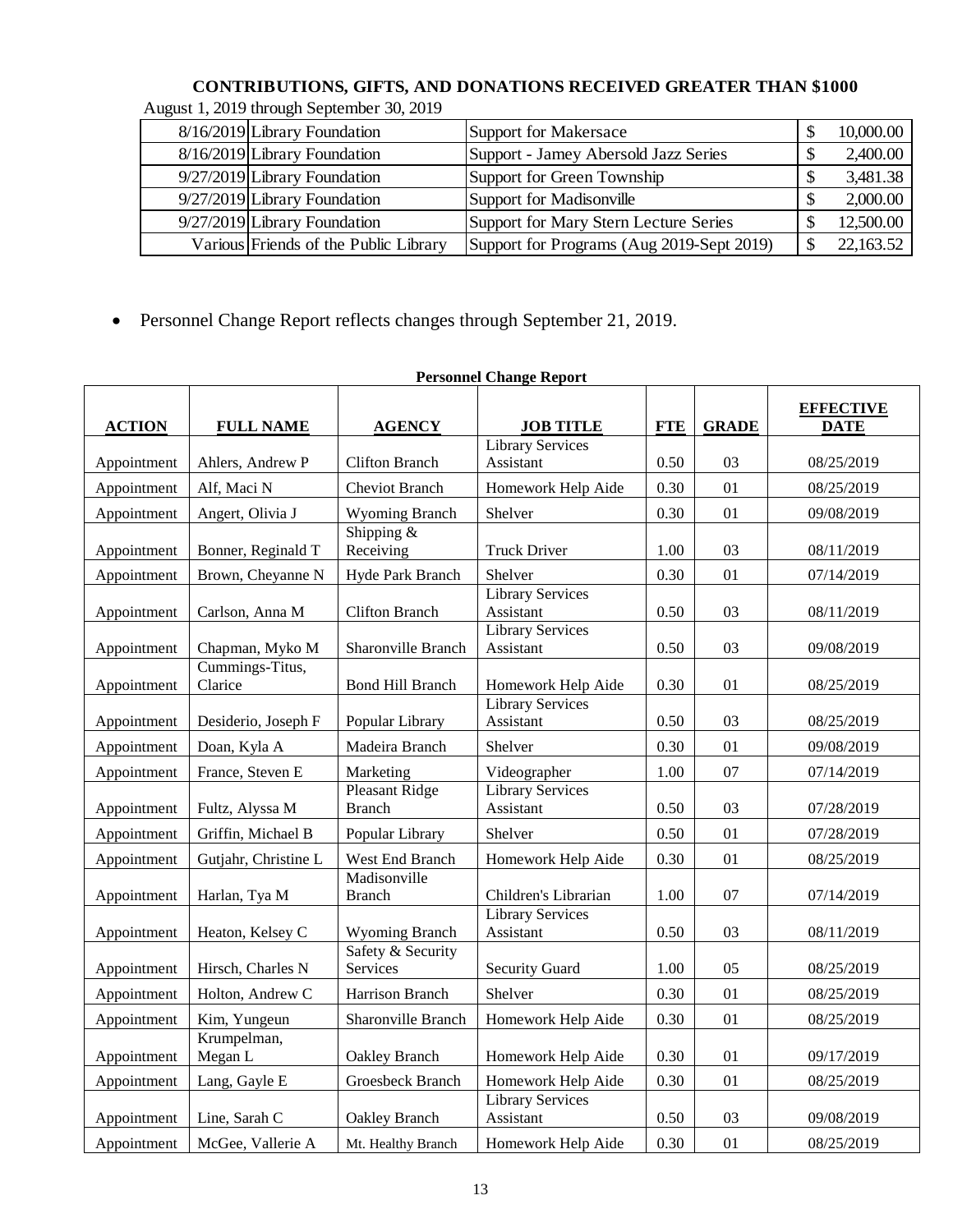| <b>ACTION</b> | <b>FULL NAME</b>          | <b>AGENCY</b>                           | <b>JOB TITLE</b>                     | <b>FTE</b> | <b>GRADE</b> | <b>EFFECTIVE</b><br><b>DATE</b> |
|---------------|---------------------------|-----------------------------------------|--------------------------------------|------------|--------------|---------------------------------|
| Appointment   | Monroe, Alexis D          | <b>Elmwood Place</b><br><b>Branch</b>   | Homework Help Aide                   | 0.30       | 01           | 08/25/2019                      |
| Appointment   | Nash, Caroline E          | Harrison Branch                         | Shelver                              | 0.30       | 01           | 08/25/2019                      |
| Appointment   | Owens, Vivian A           | Northside Branch                        | Homework Help Aide                   | 0.30       | 01           | 08/25/2019                      |
| Appointment   | Powell, Ashley R          | Groesbeck Branch                        | <b>Library Services</b><br>Assistant | 0.60       | 03           | 07/28/2019                      |
| Appointment   | Randolph, Delia A         | Madeira Branch                          | <b>Library Services</b><br>Assistant | 0.60       | 03           | 08/25/2019                      |
| Appointment   | Reeves, Cassandra C       | <b>Symmes Township</b><br><b>Branch</b> | Shelver                              | 0.30       | 01           | 07/14/2019                      |
| Appointment   | Riney, Meredith H         | Madeira Branch                          | <b>Library Services</b><br>Assistant | 0.60       | 03           | 08/25/2019                      |
| Appointment   | Robinson, Justin S        | <b>St Bernard Branch</b>                | <b>Library Services</b><br>Assistant | 0.50       | 03           | 07/28/2019                      |
| Appointment   | Rust, Katherine R         | Covedale Branch                         | Shelver                              | 0.30       | 01           | 09/08/2019                      |
| Appointment   | Saldarriaga, Viviana<br>S | Techcenter /<br>Makerspace              | TechCenter\Makerspace<br>Technician  | 0.50       | 04           | 08/25/2019                      |
| Appointment   | Sheblessy, Sarah A        | <b>Blue Ash Branch</b>                  | Library Services<br>Assistant        | 0.50       | 03           | 07/28/2019                      |
| Appointment   | Spinelli, Emily J         | <b>St Bernard Branch</b>                | <b>Library Services</b><br>Assistant | 0.50       | 03           | 08/25/2019                      |
| Appointment   | Stangel, Wilanne          | <b>Westwood Branch</b>                  | <b>Library Services</b><br>Assistant | 0.50       | 03           | 08/25/2019                      |
| Appointment   | Stark, Piper G            | Mt. Washington<br><b>Branch</b>         | Shelver                              | 0.30       | 01           | 08/25/2019                      |
| Appointment   | Stemmerding, Mark<br>W    | Reading Branch                          | Shelver                              | 0.30       | 01           | 07/28/2019                      |
| Appointment   | Stephans, Hope V          | Harrison Branch                         | Shelver                              | 0.30       | 01           | 08/25/2019                      |
| Appointment   | Thomas, Julie A           | Harrison Branch                         | <b>Library Services</b><br>Assistant | 0.50       | 03           | 08/11/2019                      |
| Appointment   | Thomas, Steven F          | <b>Reading Branch</b>                   | Homework Help Aide                   | 0.30       | 01           | 08/25/2019                      |
| Appointment   | Vanguard, Max             | <b>Facility Operations</b>              | Electrician                          | 1.00       | 06           | 08/11/2019                      |
| Appointment   | Walter, Matthew L         | Delhi Township<br><b>Branch</b>         | Shelver                              | 0.30       | 01           | 09/08/2019                      |
| Appointment   | Washington,<br>Adrienne M | Mt. Washington<br><b>Branch</b>         | <b>Library Services</b><br>Assistant | 0.50       | 03           | 08/25/2019                      |
| Appointment   | Winters, Austin J         | Marketing                               | Social Media Specialist              | 1.00       | 07           | 08/11/2019                      |
| Appointment   | Yanes-Beckley,<br>Johan D | <b>Westwood Branch</b>                  | Homework Help Aide                   | 0.30       | 01           | 08/25/2019                      |
| Appointment   | Arthur, Lillian G         | Madeira Branch                          | <b>Library Services</b><br>Assistant | 0.60       | 03           | 07/14/2019                      |
| Appointment   | Ellis, Andrea K           | Groesbeck Branch                        | <b>Library Services</b><br>Assistant | 0.60       | 03           | 07/28/2019                      |
| Appointment   | Meyer, Brooke M           | Information &<br>Reference Dept         | Reference Librarian                  | 1.00       | 07           | 09/08/2019                      |
| Appointment   | Sullivan, Elizabeth<br>L  | Covedale Branch                         | Mid Size Branch<br>Manager           | 1.00       | 09           | 07/14/2019                      |
| Appointment   | Williams, Joey K          | Madisonville<br><b>Branch</b>           | <b>Library Services</b><br>Assistant | 0.50       | 03           | 07/28/2019                      |
| Change        | Brewer, Alicia A          | Techcenter /<br>Makerspace              | TechCenter\Makerspace<br>Technician  | 1.00       | $04$         | 07/14/2019                      |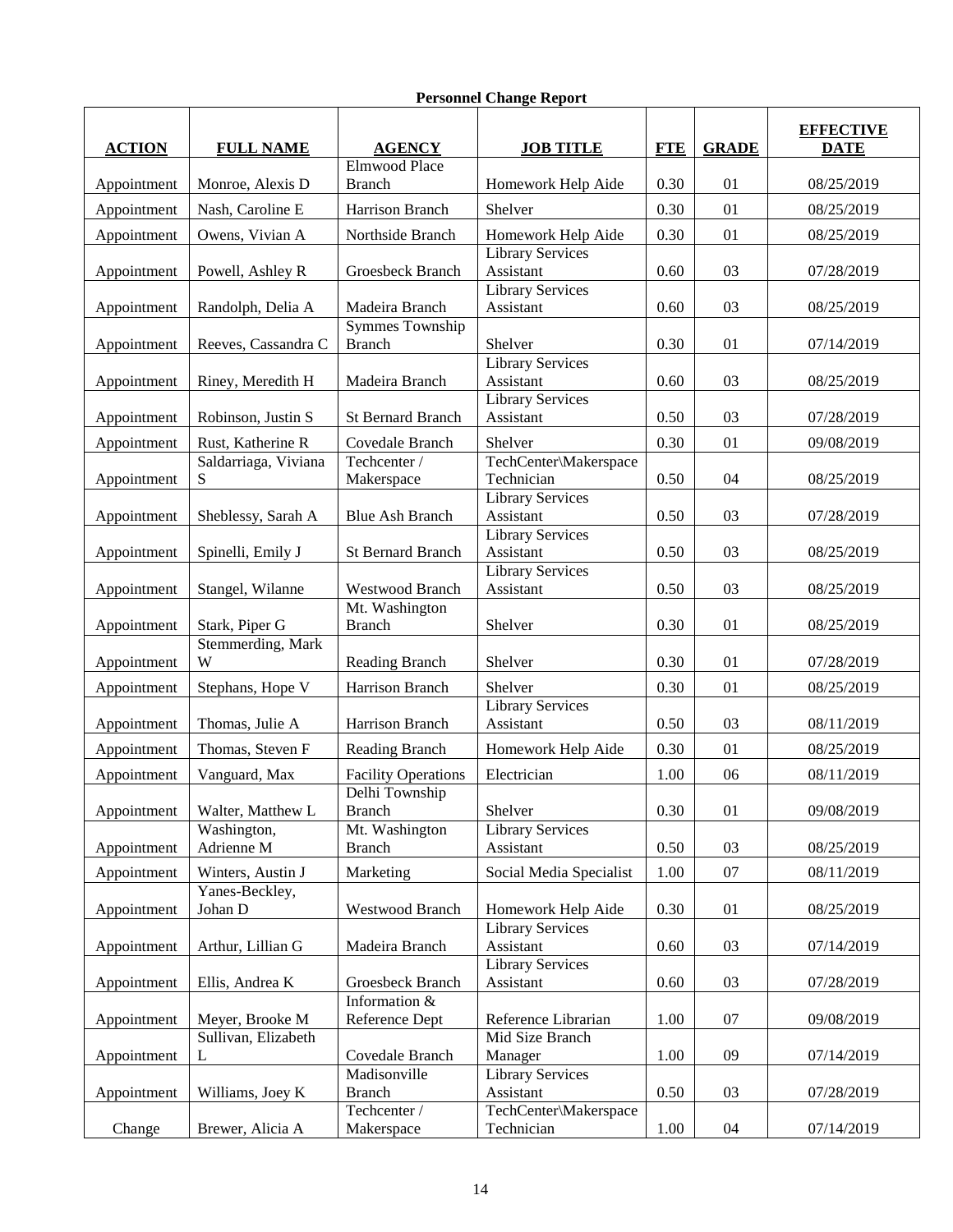| <b>Blue Ash Branch</b><br>Assistant<br>0.60<br>03<br>07/14/2019<br>Change<br>Clark, Kelsey N<br>Delhi Township<br><b>Library Services</b><br><b>Branch</b><br>Assistant<br>0.60<br>03<br>09/08/2019<br>Change<br>Ester-Fink, Susan A<br>Techcenter /<br>Ferris-Morris,<br>TechCenter\Makerspace<br>Samuel A<br>Makerspace<br>Technician<br>0.60<br>04<br>07/28/2019<br>Change<br><b>Library Services</b><br>Sharonville Branch<br>Assistant<br>0.60<br>03<br>Change<br>Hubbard, Stephona J<br>09/08/2019<br><b>Library Services</b><br>Assistant<br>03<br>Kennedy, Laura M<br>Groesbeck Branch<br>0.60<br>Change<br>07/14/2019<br>Delhi Township<br>Library Services<br>Lindenschmidt,<br>Laura M<br><b>Branch</b><br>03<br>Assistant<br>0.60<br>Change<br>09/08/2019<br>Sempsrott, Nathaniel<br>Sorting &<br><b>Library Services</b><br>Materials Retrieval<br>03<br>Assistant<br>1.00<br>07/28/2019<br>Change<br>A<br>Education &<br>0.30<br>Bommaraju, Suguna<br>Homework Support<br>Homework Help Aide<br>01<br>08/25/2019<br>Change<br>Education &<br>Chimenti, Anne M<br>Homework Support<br>Homework Help Aide<br>0.30<br>01<br>08/25/2019<br>Change<br>Library Services<br>Elmwood Place<br>Harworth, Claire O<br><b>Branch</b><br>Assistant<br>0.50<br>03<br>07/14/2019<br>Change<br><b>Fund Development</b><br>Data Coordinator<br>Stern, Lynne T<br><b>Service Operations</b><br>1.00<br>07<br>09/08/2019<br>Change<br><b>Library Services</b><br>Nusky, Ivy S.<br>Madeira Branch<br>Assistant<br>03<br>Departure<br>0.60<br>07/25/2019<br><b>Library Services</b><br>Newman, Rachel A.<br>Anderson Branch<br>Assistant<br>0.50<br>03<br>Departure<br>07/27/2019<br>Boyd-Ivey, Aaliyah<br><b>Library Services</b><br><b>Westwood Branch</b><br>Assistant<br>0.50<br>Departure<br>Y.<br>03<br>07/29/2019<br><b>HVAC Services</b><br>1.00<br>Bellamy, Bradley D.<br><b>HVAC</b> Technician<br>06<br>08/16/2019<br>Departure<br><b>Library Services</b><br><b>Clifton Branch</b><br>Assistant<br>0.50<br>03<br>Ivy, Maris A.<br>08/22/2019<br>Departure<br><b>Library Services</b><br>0.50<br>03<br>Stone, Caitlyn E.<br>Popular Library<br>Assistant<br>08/24/2019<br>Departure<br>Education &<br>Education &<br>Homework Support<br>09/05/2019<br><b>Homework Support</b><br>0.50<br>04<br>Departure<br>Crouch, Jaime M.<br>Assistant<br>Safety & Security<br>Services<br>Security Guard<br>1.00<br>Departure<br>Hirsch, Charles N.<br>05<br>09/07/2019<br>Genealogy & Local<br>Senior Library Services<br>Richmond, Erin E.<br>Assistant<br>0.50<br>History<br>04<br>08/31/2019<br>Departure<br><b>Library Services</b><br>Avondale Branch<br>Assistant<br>03<br>Walker, Antuan L.<br>0.60<br>09/07/2019<br>Departure<br>Lyubomirova,<br>Mt. Washington<br><b>Library Services</b><br>Milena L.<br><b>Branch</b><br>Assistant<br>0.50<br>03<br>07/15/2019<br>Departure<br>Senior Library Services<br>Sharonville Branch<br>Shaw, Jennifer<br>Assistant<br>0.50<br>04<br>07/16/2019<br>Departure<br>Sklena, Caleb N.<br>Shelver<br>0.30<br>Mariemont Branch<br>01<br>07/18/2019<br>Departure<br>Covedale Branch<br>Shelver<br>0.30<br>01<br>07/27/2019<br>Departure<br>Norris, Jayda A.<br>Maintenance<br>Maintenance Mechanic<br>Services<br><b>Entry Level</b><br>03<br>Departure<br>Heugel, Brandon A.<br>1.00<br>08/08/2019<br>Youth Services<br>Shelver<br>Brewer, Christina A.<br>0.50<br>01<br>08/21/2019<br>Departure<br>Shipping $&$ | <b>ACTION</b> | <b>FULL NAME</b>    | <b>AGENCY</b> | <b>JOB TITLE</b>        | <b>FTE</b> | <b>GRADE</b> | <b>EFFECTIVE</b><br><b>DATE</b> |
|---------------------------------------------------------------------------------------------------------------------------------------------------------------------------------------------------------------------------------------------------------------------------------------------------------------------------------------------------------------------------------------------------------------------------------------------------------------------------------------------------------------------------------------------------------------------------------------------------------------------------------------------------------------------------------------------------------------------------------------------------------------------------------------------------------------------------------------------------------------------------------------------------------------------------------------------------------------------------------------------------------------------------------------------------------------------------------------------------------------------------------------------------------------------------------------------------------------------------------------------------------------------------------------------------------------------------------------------------------------------------------------------------------------------------------------------------------------------------------------------------------------------------------------------------------------------------------------------------------------------------------------------------------------------------------------------------------------------------------------------------------------------------------------------------------------------------------------------------------------------------------------------------------------------------------------------------------------------------------------------------------------------------------------------------------------------------------------------------------------------------------------------------------------------------------------------------------------------------------------------------------------------------------------------------------------------------------------------------------------------------------------------------------------------------------------------------------------------------------------------------------------------------------------------------------------------------------------------------------------------------------------------------------------------------------------------------------------------------------------------------------------------------------------------------------------------------------------------------------------------------------------------------------------------------------------------------------------------------------------------------------------------------------------------------------------------------------------------------------------------------------------------------------------------------------------------------------------------------------------------------------------------------------------------------------------------------------------------------------------------------------------------------------------------------------------------------------|---------------|---------------------|---------------|-------------------------|------------|--------------|---------------------------------|
|                                                                                                                                                                                                                                                                                                                                                                                                                                                                                                                                                                                                                                                                                                                                                                                                                                                                                                                                                                                                                                                                                                                                                                                                                                                                                                                                                                                                                                                                                                                                                                                                                                                                                                                                                                                                                                                                                                                                                                                                                                                                                                                                                                                                                                                                                                                                                                                                                                                                                                                                                                                                                                                                                                                                                                                                                                                                                                                                                                                                                                                                                                                                                                                                                                                                                                                                                                                                                                                         |               |                     |               | <b>Library Services</b> |            |              |                                 |
|                                                                                                                                                                                                                                                                                                                                                                                                                                                                                                                                                                                                                                                                                                                                                                                                                                                                                                                                                                                                                                                                                                                                                                                                                                                                                                                                                                                                                                                                                                                                                                                                                                                                                                                                                                                                                                                                                                                                                                                                                                                                                                                                                                                                                                                                                                                                                                                                                                                                                                                                                                                                                                                                                                                                                                                                                                                                                                                                                                                                                                                                                                                                                                                                                                                                                                                                                                                                                                                         |               |                     |               |                         |            |              |                                 |
|                                                                                                                                                                                                                                                                                                                                                                                                                                                                                                                                                                                                                                                                                                                                                                                                                                                                                                                                                                                                                                                                                                                                                                                                                                                                                                                                                                                                                                                                                                                                                                                                                                                                                                                                                                                                                                                                                                                                                                                                                                                                                                                                                                                                                                                                                                                                                                                                                                                                                                                                                                                                                                                                                                                                                                                                                                                                                                                                                                                                                                                                                                                                                                                                                                                                                                                                                                                                                                                         |               |                     |               |                         |            |              |                                 |
|                                                                                                                                                                                                                                                                                                                                                                                                                                                                                                                                                                                                                                                                                                                                                                                                                                                                                                                                                                                                                                                                                                                                                                                                                                                                                                                                                                                                                                                                                                                                                                                                                                                                                                                                                                                                                                                                                                                                                                                                                                                                                                                                                                                                                                                                                                                                                                                                                                                                                                                                                                                                                                                                                                                                                                                                                                                                                                                                                                                                                                                                                                                                                                                                                                                                                                                                                                                                                                                         |               |                     |               |                         |            |              |                                 |
|                                                                                                                                                                                                                                                                                                                                                                                                                                                                                                                                                                                                                                                                                                                                                                                                                                                                                                                                                                                                                                                                                                                                                                                                                                                                                                                                                                                                                                                                                                                                                                                                                                                                                                                                                                                                                                                                                                                                                                                                                                                                                                                                                                                                                                                                                                                                                                                                                                                                                                                                                                                                                                                                                                                                                                                                                                                                                                                                                                                                                                                                                                                                                                                                                                                                                                                                                                                                                                                         |               |                     |               |                         |            |              |                                 |
|                                                                                                                                                                                                                                                                                                                                                                                                                                                                                                                                                                                                                                                                                                                                                                                                                                                                                                                                                                                                                                                                                                                                                                                                                                                                                                                                                                                                                                                                                                                                                                                                                                                                                                                                                                                                                                                                                                                                                                                                                                                                                                                                                                                                                                                                                                                                                                                                                                                                                                                                                                                                                                                                                                                                                                                                                                                                                                                                                                                                                                                                                                                                                                                                                                                                                                                                                                                                                                                         |               |                     |               |                         |            |              |                                 |
|                                                                                                                                                                                                                                                                                                                                                                                                                                                                                                                                                                                                                                                                                                                                                                                                                                                                                                                                                                                                                                                                                                                                                                                                                                                                                                                                                                                                                                                                                                                                                                                                                                                                                                                                                                                                                                                                                                                                                                                                                                                                                                                                                                                                                                                                                                                                                                                                                                                                                                                                                                                                                                                                                                                                                                                                                                                                                                                                                                                                                                                                                                                                                                                                                                                                                                                                                                                                                                                         |               |                     |               |                         |            |              |                                 |
|                                                                                                                                                                                                                                                                                                                                                                                                                                                                                                                                                                                                                                                                                                                                                                                                                                                                                                                                                                                                                                                                                                                                                                                                                                                                                                                                                                                                                                                                                                                                                                                                                                                                                                                                                                                                                                                                                                                                                                                                                                                                                                                                                                                                                                                                                                                                                                                                                                                                                                                                                                                                                                                                                                                                                                                                                                                                                                                                                                                                                                                                                                                                                                                                                                                                                                                                                                                                                                                         |               |                     |               |                         |            |              |                                 |
|                                                                                                                                                                                                                                                                                                                                                                                                                                                                                                                                                                                                                                                                                                                                                                                                                                                                                                                                                                                                                                                                                                                                                                                                                                                                                                                                                                                                                                                                                                                                                                                                                                                                                                                                                                                                                                                                                                                                                                                                                                                                                                                                                                                                                                                                                                                                                                                                                                                                                                                                                                                                                                                                                                                                                                                                                                                                                                                                                                                                                                                                                                                                                                                                                                                                                                                                                                                                                                                         |               |                     |               |                         |            |              |                                 |
|                                                                                                                                                                                                                                                                                                                                                                                                                                                                                                                                                                                                                                                                                                                                                                                                                                                                                                                                                                                                                                                                                                                                                                                                                                                                                                                                                                                                                                                                                                                                                                                                                                                                                                                                                                                                                                                                                                                                                                                                                                                                                                                                                                                                                                                                                                                                                                                                                                                                                                                                                                                                                                                                                                                                                                                                                                                                                                                                                                                                                                                                                                                                                                                                                                                                                                                                                                                                                                                         |               |                     |               |                         |            |              |                                 |
|                                                                                                                                                                                                                                                                                                                                                                                                                                                                                                                                                                                                                                                                                                                                                                                                                                                                                                                                                                                                                                                                                                                                                                                                                                                                                                                                                                                                                                                                                                                                                                                                                                                                                                                                                                                                                                                                                                                                                                                                                                                                                                                                                                                                                                                                                                                                                                                                                                                                                                                                                                                                                                                                                                                                                                                                                                                                                                                                                                                                                                                                                                                                                                                                                                                                                                                                                                                                                                                         |               |                     |               |                         |            |              |                                 |
|                                                                                                                                                                                                                                                                                                                                                                                                                                                                                                                                                                                                                                                                                                                                                                                                                                                                                                                                                                                                                                                                                                                                                                                                                                                                                                                                                                                                                                                                                                                                                                                                                                                                                                                                                                                                                                                                                                                                                                                                                                                                                                                                                                                                                                                                                                                                                                                                                                                                                                                                                                                                                                                                                                                                                                                                                                                                                                                                                                                                                                                                                                                                                                                                                                                                                                                                                                                                                                                         |               |                     |               |                         |            |              |                                 |
|                                                                                                                                                                                                                                                                                                                                                                                                                                                                                                                                                                                                                                                                                                                                                                                                                                                                                                                                                                                                                                                                                                                                                                                                                                                                                                                                                                                                                                                                                                                                                                                                                                                                                                                                                                                                                                                                                                                                                                                                                                                                                                                                                                                                                                                                                                                                                                                                                                                                                                                                                                                                                                                                                                                                                                                                                                                                                                                                                                                                                                                                                                                                                                                                                                                                                                                                                                                                                                                         |               |                     |               |                         |            |              |                                 |
|                                                                                                                                                                                                                                                                                                                                                                                                                                                                                                                                                                                                                                                                                                                                                                                                                                                                                                                                                                                                                                                                                                                                                                                                                                                                                                                                                                                                                                                                                                                                                                                                                                                                                                                                                                                                                                                                                                                                                                                                                                                                                                                                                                                                                                                                                                                                                                                                                                                                                                                                                                                                                                                                                                                                                                                                                                                                                                                                                                                                                                                                                                                                                                                                                                                                                                                                                                                                                                                         |               |                     |               |                         |            |              |                                 |
|                                                                                                                                                                                                                                                                                                                                                                                                                                                                                                                                                                                                                                                                                                                                                                                                                                                                                                                                                                                                                                                                                                                                                                                                                                                                                                                                                                                                                                                                                                                                                                                                                                                                                                                                                                                                                                                                                                                                                                                                                                                                                                                                                                                                                                                                                                                                                                                                                                                                                                                                                                                                                                                                                                                                                                                                                                                                                                                                                                                                                                                                                                                                                                                                                                                                                                                                                                                                                                                         |               |                     |               |                         |            |              |                                 |
|                                                                                                                                                                                                                                                                                                                                                                                                                                                                                                                                                                                                                                                                                                                                                                                                                                                                                                                                                                                                                                                                                                                                                                                                                                                                                                                                                                                                                                                                                                                                                                                                                                                                                                                                                                                                                                                                                                                                                                                                                                                                                                                                                                                                                                                                                                                                                                                                                                                                                                                                                                                                                                                                                                                                                                                                                                                                                                                                                                                                                                                                                                                                                                                                                                                                                                                                                                                                                                                         |               |                     |               |                         |            |              |                                 |
|                                                                                                                                                                                                                                                                                                                                                                                                                                                                                                                                                                                                                                                                                                                                                                                                                                                                                                                                                                                                                                                                                                                                                                                                                                                                                                                                                                                                                                                                                                                                                                                                                                                                                                                                                                                                                                                                                                                                                                                                                                                                                                                                                                                                                                                                                                                                                                                                                                                                                                                                                                                                                                                                                                                                                                                                                                                                                                                                                                                                                                                                                                                                                                                                                                                                                                                                                                                                                                                         |               |                     |               |                         |            |              |                                 |
|                                                                                                                                                                                                                                                                                                                                                                                                                                                                                                                                                                                                                                                                                                                                                                                                                                                                                                                                                                                                                                                                                                                                                                                                                                                                                                                                                                                                                                                                                                                                                                                                                                                                                                                                                                                                                                                                                                                                                                                                                                                                                                                                                                                                                                                                                                                                                                                                                                                                                                                                                                                                                                                                                                                                                                                                                                                                                                                                                                                                                                                                                                                                                                                                                                                                                                                                                                                                                                                         |               |                     |               |                         |            |              |                                 |
|                                                                                                                                                                                                                                                                                                                                                                                                                                                                                                                                                                                                                                                                                                                                                                                                                                                                                                                                                                                                                                                                                                                                                                                                                                                                                                                                                                                                                                                                                                                                                                                                                                                                                                                                                                                                                                                                                                                                                                                                                                                                                                                                                                                                                                                                                                                                                                                                                                                                                                                                                                                                                                                                                                                                                                                                                                                                                                                                                                                                                                                                                                                                                                                                                                                                                                                                                                                                                                                         |               |                     |               |                         |            |              |                                 |
|                                                                                                                                                                                                                                                                                                                                                                                                                                                                                                                                                                                                                                                                                                                                                                                                                                                                                                                                                                                                                                                                                                                                                                                                                                                                                                                                                                                                                                                                                                                                                                                                                                                                                                                                                                                                                                                                                                                                                                                                                                                                                                                                                                                                                                                                                                                                                                                                                                                                                                                                                                                                                                                                                                                                                                                                                                                                                                                                                                                                                                                                                                                                                                                                                                                                                                                                                                                                                                                         |               |                     |               |                         |            |              |                                 |
|                                                                                                                                                                                                                                                                                                                                                                                                                                                                                                                                                                                                                                                                                                                                                                                                                                                                                                                                                                                                                                                                                                                                                                                                                                                                                                                                                                                                                                                                                                                                                                                                                                                                                                                                                                                                                                                                                                                                                                                                                                                                                                                                                                                                                                                                                                                                                                                                                                                                                                                                                                                                                                                                                                                                                                                                                                                                                                                                                                                                                                                                                                                                                                                                                                                                                                                                                                                                                                                         |               |                     |               |                         |            |              |                                 |
|                                                                                                                                                                                                                                                                                                                                                                                                                                                                                                                                                                                                                                                                                                                                                                                                                                                                                                                                                                                                                                                                                                                                                                                                                                                                                                                                                                                                                                                                                                                                                                                                                                                                                                                                                                                                                                                                                                                                                                                                                                                                                                                                                                                                                                                                                                                                                                                                                                                                                                                                                                                                                                                                                                                                                                                                                                                                                                                                                                                                                                                                                                                                                                                                                                                                                                                                                                                                                                                         |               |                     |               |                         |            |              |                                 |
|                                                                                                                                                                                                                                                                                                                                                                                                                                                                                                                                                                                                                                                                                                                                                                                                                                                                                                                                                                                                                                                                                                                                                                                                                                                                                                                                                                                                                                                                                                                                                                                                                                                                                                                                                                                                                                                                                                                                                                                                                                                                                                                                                                                                                                                                                                                                                                                                                                                                                                                                                                                                                                                                                                                                                                                                                                                                                                                                                                                                                                                                                                                                                                                                                                                                                                                                                                                                                                                         |               |                     |               |                         |            |              |                                 |
|                                                                                                                                                                                                                                                                                                                                                                                                                                                                                                                                                                                                                                                                                                                                                                                                                                                                                                                                                                                                                                                                                                                                                                                                                                                                                                                                                                                                                                                                                                                                                                                                                                                                                                                                                                                                                                                                                                                                                                                                                                                                                                                                                                                                                                                                                                                                                                                                                                                                                                                                                                                                                                                                                                                                                                                                                                                                                                                                                                                                                                                                                                                                                                                                                                                                                                                                                                                                                                                         |               |                     |               |                         |            |              |                                 |
|                                                                                                                                                                                                                                                                                                                                                                                                                                                                                                                                                                                                                                                                                                                                                                                                                                                                                                                                                                                                                                                                                                                                                                                                                                                                                                                                                                                                                                                                                                                                                                                                                                                                                                                                                                                                                                                                                                                                                                                                                                                                                                                                                                                                                                                                                                                                                                                                                                                                                                                                                                                                                                                                                                                                                                                                                                                                                                                                                                                                                                                                                                                                                                                                                                                                                                                                                                                                                                                         |               |                     |               |                         |            |              |                                 |
|                                                                                                                                                                                                                                                                                                                                                                                                                                                                                                                                                                                                                                                                                                                                                                                                                                                                                                                                                                                                                                                                                                                                                                                                                                                                                                                                                                                                                                                                                                                                                                                                                                                                                                                                                                                                                                                                                                                                                                                                                                                                                                                                                                                                                                                                                                                                                                                                                                                                                                                                                                                                                                                                                                                                                                                                                                                                                                                                                                                                                                                                                                                                                                                                                                                                                                                                                                                                                                                         |               |                     |               |                         |            |              |                                 |
|                                                                                                                                                                                                                                                                                                                                                                                                                                                                                                                                                                                                                                                                                                                                                                                                                                                                                                                                                                                                                                                                                                                                                                                                                                                                                                                                                                                                                                                                                                                                                                                                                                                                                                                                                                                                                                                                                                                                                                                                                                                                                                                                                                                                                                                                                                                                                                                                                                                                                                                                                                                                                                                                                                                                                                                                                                                                                                                                                                                                                                                                                                                                                                                                                                                                                                                                                                                                                                                         |               |                     |               |                         |            |              |                                 |
|                                                                                                                                                                                                                                                                                                                                                                                                                                                                                                                                                                                                                                                                                                                                                                                                                                                                                                                                                                                                                                                                                                                                                                                                                                                                                                                                                                                                                                                                                                                                                                                                                                                                                                                                                                                                                                                                                                                                                                                                                                                                                                                                                                                                                                                                                                                                                                                                                                                                                                                                                                                                                                                                                                                                                                                                                                                                                                                                                                                                                                                                                                                                                                                                                                                                                                                                                                                                                                                         |               |                     |               |                         |            |              |                                 |
|                                                                                                                                                                                                                                                                                                                                                                                                                                                                                                                                                                                                                                                                                                                                                                                                                                                                                                                                                                                                                                                                                                                                                                                                                                                                                                                                                                                                                                                                                                                                                                                                                                                                                                                                                                                                                                                                                                                                                                                                                                                                                                                                                                                                                                                                                                                                                                                                                                                                                                                                                                                                                                                                                                                                                                                                                                                                                                                                                                                                                                                                                                                                                                                                                                                                                                                                                                                                                                                         |               |                     |               |                         |            |              |                                 |
|                                                                                                                                                                                                                                                                                                                                                                                                                                                                                                                                                                                                                                                                                                                                                                                                                                                                                                                                                                                                                                                                                                                                                                                                                                                                                                                                                                                                                                                                                                                                                                                                                                                                                                                                                                                                                                                                                                                                                                                                                                                                                                                                                                                                                                                                                                                                                                                                                                                                                                                                                                                                                                                                                                                                                                                                                                                                                                                                                                                                                                                                                                                                                                                                                                                                                                                                                                                                                                                         |               |                     |               |                         |            |              |                                 |
|                                                                                                                                                                                                                                                                                                                                                                                                                                                                                                                                                                                                                                                                                                                                                                                                                                                                                                                                                                                                                                                                                                                                                                                                                                                                                                                                                                                                                                                                                                                                                                                                                                                                                                                                                                                                                                                                                                                                                                                                                                                                                                                                                                                                                                                                                                                                                                                                                                                                                                                                                                                                                                                                                                                                                                                                                                                                                                                                                                                                                                                                                                                                                                                                                                                                                                                                                                                                                                                         |               |                     |               |                         |            |              |                                 |
|                                                                                                                                                                                                                                                                                                                                                                                                                                                                                                                                                                                                                                                                                                                                                                                                                                                                                                                                                                                                                                                                                                                                                                                                                                                                                                                                                                                                                                                                                                                                                                                                                                                                                                                                                                                                                                                                                                                                                                                                                                                                                                                                                                                                                                                                                                                                                                                                                                                                                                                                                                                                                                                                                                                                                                                                                                                                                                                                                                                                                                                                                                                                                                                                                                                                                                                                                                                                                                                         |               |                     |               |                         |            |              |                                 |
|                                                                                                                                                                                                                                                                                                                                                                                                                                                                                                                                                                                                                                                                                                                                                                                                                                                                                                                                                                                                                                                                                                                                                                                                                                                                                                                                                                                                                                                                                                                                                                                                                                                                                                                                                                                                                                                                                                                                                                                                                                                                                                                                                                                                                                                                                                                                                                                                                                                                                                                                                                                                                                                                                                                                                                                                                                                                                                                                                                                                                                                                                                                                                                                                                                                                                                                                                                                                                                                         |               |                     |               |                         |            |              |                                 |
|                                                                                                                                                                                                                                                                                                                                                                                                                                                                                                                                                                                                                                                                                                                                                                                                                                                                                                                                                                                                                                                                                                                                                                                                                                                                                                                                                                                                                                                                                                                                                                                                                                                                                                                                                                                                                                                                                                                                                                                                                                                                                                                                                                                                                                                                                                                                                                                                                                                                                                                                                                                                                                                                                                                                                                                                                                                                                                                                                                                                                                                                                                                                                                                                                                                                                                                                                                                                                                                         |               |                     |               |                         |            |              |                                 |
|                                                                                                                                                                                                                                                                                                                                                                                                                                                                                                                                                                                                                                                                                                                                                                                                                                                                                                                                                                                                                                                                                                                                                                                                                                                                                                                                                                                                                                                                                                                                                                                                                                                                                                                                                                                                                                                                                                                                                                                                                                                                                                                                                                                                                                                                                                                                                                                                                                                                                                                                                                                                                                                                                                                                                                                                                                                                                                                                                                                                                                                                                                                                                                                                                                                                                                                                                                                                                                                         |               |                     |               |                         |            |              |                                 |
|                                                                                                                                                                                                                                                                                                                                                                                                                                                                                                                                                                                                                                                                                                                                                                                                                                                                                                                                                                                                                                                                                                                                                                                                                                                                                                                                                                                                                                                                                                                                                                                                                                                                                                                                                                                                                                                                                                                                                                                                                                                                                                                                                                                                                                                                                                                                                                                                                                                                                                                                                                                                                                                                                                                                                                                                                                                                                                                                                                                                                                                                                                                                                                                                                                                                                                                                                                                                                                                         |               |                     |               |                         |            |              |                                 |
|                                                                                                                                                                                                                                                                                                                                                                                                                                                                                                                                                                                                                                                                                                                                                                                                                                                                                                                                                                                                                                                                                                                                                                                                                                                                                                                                                                                                                                                                                                                                                                                                                                                                                                                                                                                                                                                                                                                                                                                                                                                                                                                                                                                                                                                                                                                                                                                                                                                                                                                                                                                                                                                                                                                                                                                                                                                                                                                                                                                                                                                                                                                                                                                                                                                                                                                                                                                                                                                         |               |                     |               |                         |            |              |                                 |
|                                                                                                                                                                                                                                                                                                                                                                                                                                                                                                                                                                                                                                                                                                                                                                                                                                                                                                                                                                                                                                                                                                                                                                                                                                                                                                                                                                                                                                                                                                                                                                                                                                                                                                                                                                                                                                                                                                                                                                                                                                                                                                                                                                                                                                                                                                                                                                                                                                                                                                                                                                                                                                                                                                                                                                                                                                                                                                                                                                                                                                                                                                                                                                                                                                                                                                                                                                                                                                                         |               |                     |               |                         |            |              |                                 |
|                                                                                                                                                                                                                                                                                                                                                                                                                                                                                                                                                                                                                                                                                                                                                                                                                                                                                                                                                                                                                                                                                                                                                                                                                                                                                                                                                                                                                                                                                                                                                                                                                                                                                                                                                                                                                                                                                                                                                                                                                                                                                                                                                                                                                                                                                                                                                                                                                                                                                                                                                                                                                                                                                                                                                                                                                                                                                                                                                                                                                                                                                                                                                                                                                                                                                                                                                                                                                                                         |               |                     |               |                         |            |              |                                 |
|                                                                                                                                                                                                                                                                                                                                                                                                                                                                                                                                                                                                                                                                                                                                                                                                                                                                                                                                                                                                                                                                                                                                                                                                                                                                                                                                                                                                                                                                                                                                                                                                                                                                                                                                                                                                                                                                                                                                                                                                                                                                                                                                                                                                                                                                                                                                                                                                                                                                                                                                                                                                                                                                                                                                                                                                                                                                                                                                                                                                                                                                                                                                                                                                                                                                                                                                                                                                                                                         |               |                     |               |                         |            |              |                                 |
|                                                                                                                                                                                                                                                                                                                                                                                                                                                                                                                                                                                                                                                                                                                                                                                                                                                                                                                                                                                                                                                                                                                                                                                                                                                                                                                                                                                                                                                                                                                                                                                                                                                                                                                                                                                                                                                                                                                                                                                                                                                                                                                                                                                                                                                                                                                                                                                                                                                                                                                                                                                                                                                                                                                                                                                                                                                                                                                                                                                                                                                                                                                                                                                                                                                                                                                                                                                                                                                         |               |                     |               |                         |            |              |                                 |
|                                                                                                                                                                                                                                                                                                                                                                                                                                                                                                                                                                                                                                                                                                                                                                                                                                                                                                                                                                                                                                                                                                                                                                                                                                                                                                                                                                                                                                                                                                                                                                                                                                                                                                                                                                                                                                                                                                                                                                                                                                                                                                                                                                                                                                                                                                                                                                                                                                                                                                                                                                                                                                                                                                                                                                                                                                                                                                                                                                                                                                                                                                                                                                                                                                                                                                                                                                                                                                                         |               |                     |               |                         |            |              |                                 |
|                                                                                                                                                                                                                                                                                                                                                                                                                                                                                                                                                                                                                                                                                                                                                                                                                                                                                                                                                                                                                                                                                                                                                                                                                                                                                                                                                                                                                                                                                                                                                                                                                                                                                                                                                                                                                                                                                                                                                                                                                                                                                                                                                                                                                                                                                                                                                                                                                                                                                                                                                                                                                                                                                                                                                                                                                                                                                                                                                                                                                                                                                                                                                                                                                                                                                                                                                                                                                                                         |               |                     |               |                         |            |              |                                 |
|                                                                                                                                                                                                                                                                                                                                                                                                                                                                                                                                                                                                                                                                                                                                                                                                                                                                                                                                                                                                                                                                                                                                                                                                                                                                                                                                                                                                                                                                                                                                                                                                                                                                                                                                                                                                                                                                                                                                                                                                                                                                                                                                                                                                                                                                                                                                                                                                                                                                                                                                                                                                                                                                                                                                                                                                                                                                                                                                                                                                                                                                                                                                                                                                                                                                                                                                                                                                                                                         |               |                     |               |                         |            |              |                                 |
|                                                                                                                                                                                                                                                                                                                                                                                                                                                                                                                                                                                                                                                                                                                                                                                                                                                                                                                                                                                                                                                                                                                                                                                                                                                                                                                                                                                                                                                                                                                                                                                                                                                                                                                                                                                                                                                                                                                                                                                                                                                                                                                                                                                                                                                                                                                                                                                                                                                                                                                                                                                                                                                                                                                                                                                                                                                                                                                                                                                                                                                                                                                                                                                                                                                                                                                                                                                                                                                         | Departure     | Bonner, Reginald T. | Receiving     | <b>Truck Driver</b>     | 1.00       | 03           | 08/21/2019                      |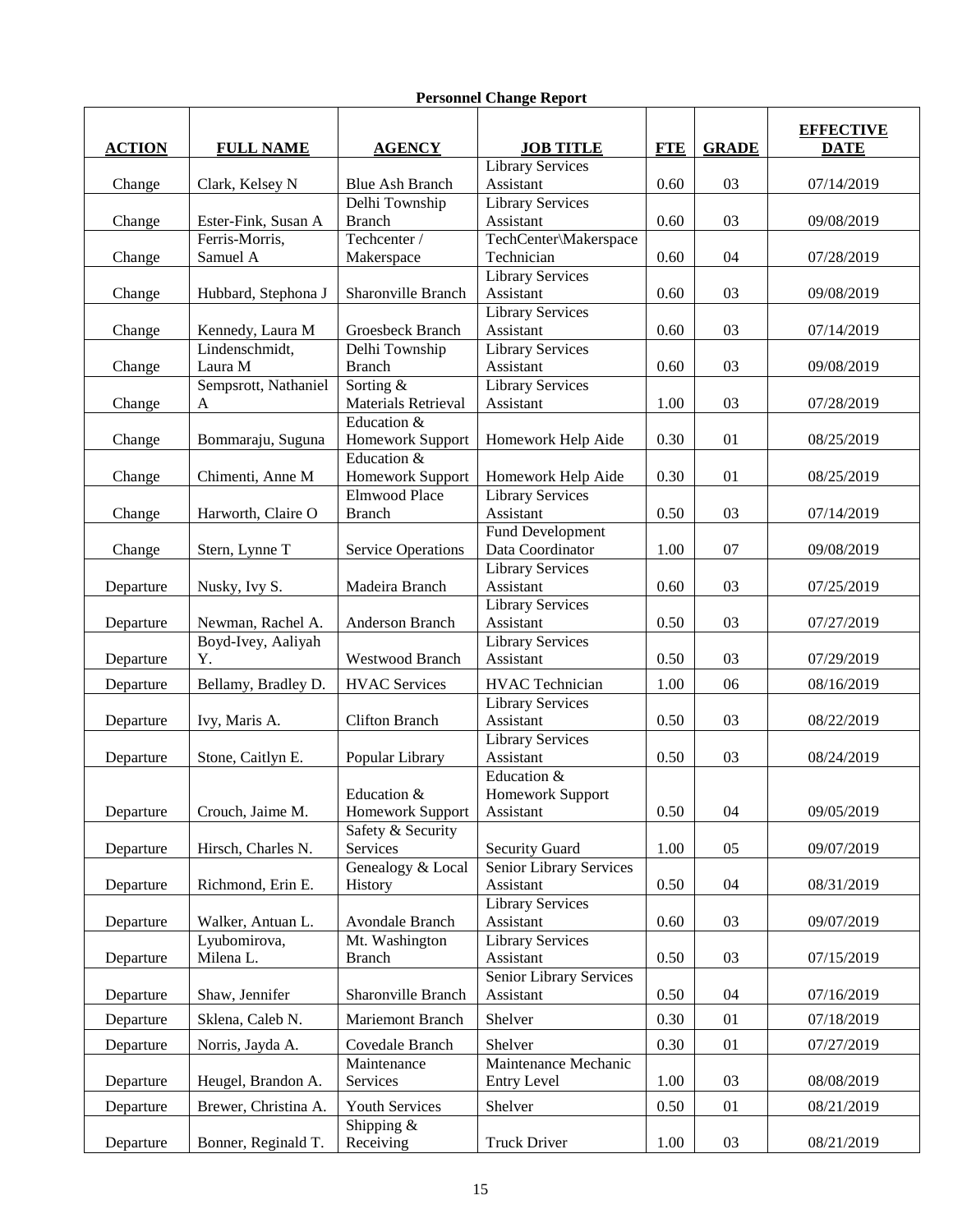| <b>ACTION</b> | <b>FULL NAME</b>     | <b>AGENCY</b>                           | <b>JOB TITLE</b>                     | <b>FTE</b> | <b>GRADE</b> | <b>EFFECTIVE</b><br><b>DATE</b> |
|---------------|----------------------|-----------------------------------------|--------------------------------------|------------|--------------|---------------------------------|
|               | Fehrenbach,          |                                         | <b>Library Services</b>              |            |              |                                 |
| Departure     | Alexandra L.         | Hyde Park Branch                        | Assistant                            | 0.50       | 03           | 08/22/2019                      |
|               | Sempsrott, Nathaniel | Sorting &<br><b>Materials Retrieval</b> | <b>Library Services</b>              |            |              |                                 |
| Departure     | A.                   |                                         | Assistant<br>Senior Library Services | 1.00       | 03           | 09/11/2019                      |
| Departure     | Wilson, Ella B.      | <b>Clifton Branch</b>                   | Assistant                            | 0.50       | 04           | 07/23/2019                      |
|               |                      | Cataloging &                            | <b>Line Assistant Physical</b>       |            |              |                                 |
| Departure     | Bolte, Emily C.      | Processing                              | Processing                           | 1.00       | 02           | 08/23/2019                      |
|               |                      |                                         | Senior Library Services              |            |              |                                 |
| Departure     | Price, Heather N.    | West End Branch                         | Assistant                            | 1.00       | 04           | 09/06/2019                      |
|               |                      | Information &                           | Senior Library Services              |            |              |                                 |
| Departure     | Hill, Teja L.        | Reference Dept<br>Sorting &             | Assistant                            | 0.50       | 04           | 07/30/2019                      |
| Departure     | Cox, Courtney M.     | Materials Retrieval                     | Sorter                               | 1.00       | 01           | 08/01/2019                      |
|               |                      | Information &                           |                                      |            |              |                                 |
| Departure     | Frede, Matthew D.    | Reference Dept                          | Shelver                              | 0.50       | 01           | 08/01/2019                      |
| Departure     | Hoeting, Grace A.    | <b>Cheviot Branch</b>                   | Shelver                              | 0.30       | 01           | 08/01/2019                      |
|               |                      | Pleasant Ridge                          |                                      |            |              |                                 |
| Departure     | Sullivan, Sean D.    | <b>Branch</b>                           | Shelver                              | 0.30       | 01           | 08/08/2019                      |
|               |                      | Sorting $&$                             |                                      |            |              |                                 |
| Departure     | Downing, Joshua      | Materials Retrieval                     | Page                                 | 1.00       | 01           | 08/15/2019                      |
| Departure     | Piziali, Olivia R.   | Loveland Branch                         | Shelver                              | 0.30       | 01           | 08/16/2019                      |
|               | Hoevenaar, Rebecca   |                                         | <b>Library Services</b>              |            |              |                                 |
| Departure     | J.                   | Anderson Branch                         | Assistant                            | 0.60       | 03           | 08/23/2019                      |
|               |                      | North Central                           | <b>Library Services</b>              |            |              |                                 |
| Departure     | Toft, Anne C.        | <b>Branch</b>                           | Assistant                            | 0.50       | 03           | 08/24/2019                      |
| Departure     | Sanders, Kayla       | <b>Bond Hill Branch</b>                 | <b>Library Services</b><br>Assistant | 0.50       | 03           | 09/21/2019                      |
|               |                      |                                         | Mid Size Branch                      |            |              |                                 |
| Departure     | Kemple, Steven M.    | Price Hill Branch                       | Manager                              | 1.00       | 09           | 08/01/2019                      |
|               |                      |                                         | <b>Library Services</b>              |            |              |                                 |
| Departure     | Howell, Gloria A.    | <b>St Bernard Branch</b>                | Assistant                            | 0.50       | 03           | 07/20/2019                      |
|               |                      | Cataloging &                            | Line Assistant                       |            |              |                                 |
| Departure     | Collins, Donna S.    | Processing                              | <b>Electronic Processing</b>         | 1.00       | 03           | 07/31/2019                      |
| Departure     | Espelage, Mary F.    | Harrison Branch                         | <b>Library Services</b><br>Assistant | 0.50       | 03           | 07/31/2019                      |
|               |                      | Information &                           |                                      |            |              |                                 |
| Departure     | Hill, Cynthia        | Reference Dept                          | Reference Librarian                  | 1.00       | 07           | 08/30/2019                      |
|               |                      | Education &                             | Summer Brain Camp                    |            |              |                                 |
| Departure     | St.Fleur, Maurette   | Homework Support                        | Aide                                 | 0.50       | 01           | 07/26/2019                      |
| Departure     | Connolly, Ryan C.    | Anderson Branch                         | Shelver                              | 0.30       | 01           | 07/27/2019                      |
| Departure     | Siemer, Nicole K.    | Harrison Branch                         | Shelver                              | 0.30       | 01           | 07/31/2019                      |
|               |                      | Mt. Washington                          |                                      |            |              |                                 |
| Departure     | Azeez, Morgan V.     | <b>Branch</b>                           | Shelver                              | 0.30       | 01           | 08/03/2019                      |
| Departure     | Fisher, Caitlin M.   | Anderson Branch                         | Shelver                              | 0.30       | 01           | 08/03/2019                      |
| Departure     | Daumeyer, Clare E.   | Madeira Branch                          | Shelver                              | 0.30       | 01           | 08/03/2019                      |
|               |                      | Delhi Township                          |                                      |            |              |                                 |
| Departure     | Huhn, Elizabeth A.   | <b>Branch</b>                           | Shelver                              | 0.30       | 01           | 08/07/2019                      |
|               |                      |                                         | <b>Library Services</b>              |            |              |                                 |
| Departure     | Titus, Naomi A.      | Madeira Branch                          | Assistant                            | 0.60       | 03           | 08/08/2019                      |
| Departure     | Stelzer, Abby L.     | Anderson Branch                         | Shelver                              | 0.30       | $01\,$       | 08/09/2019                      |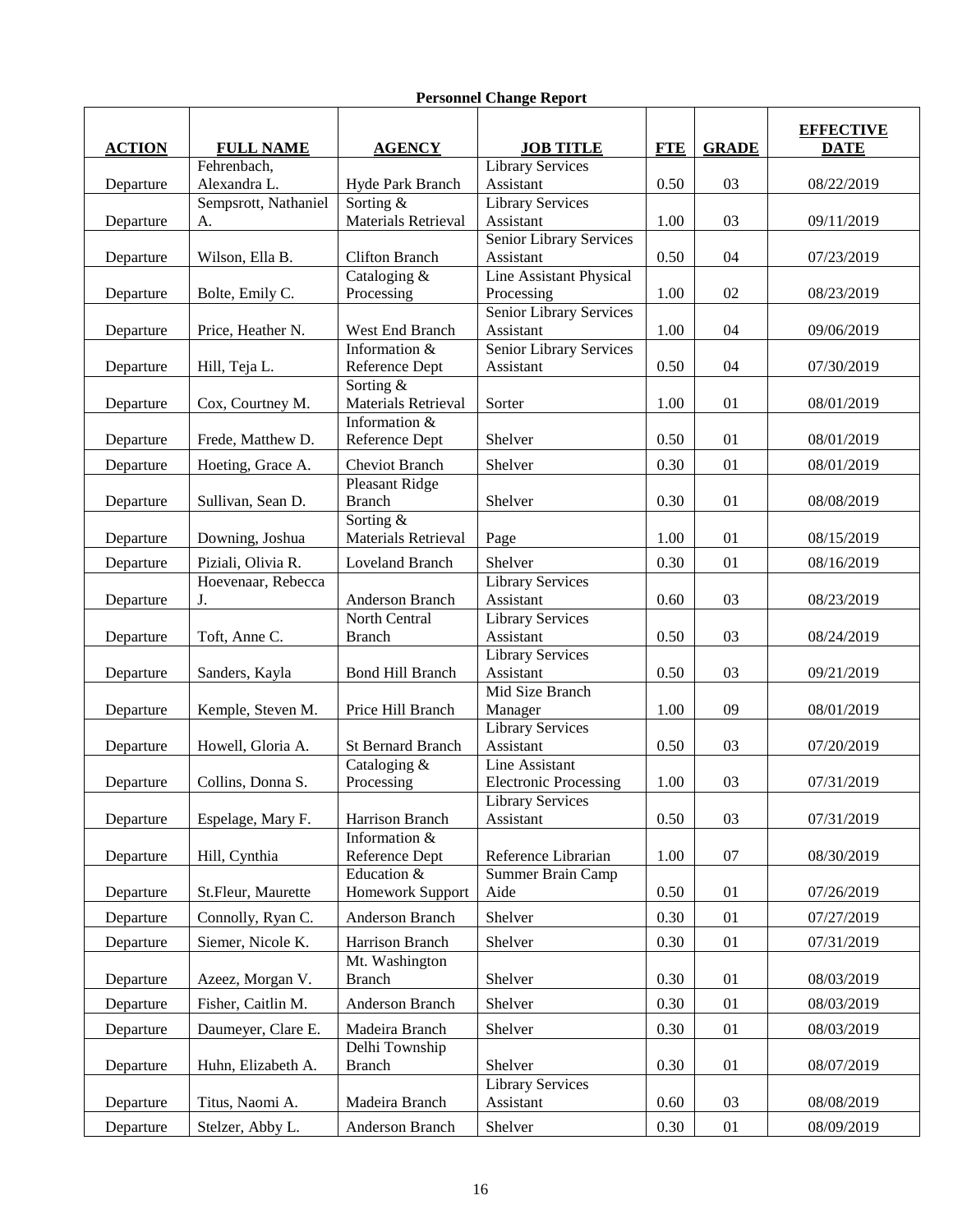| <b>Personnel Change Report</b> |  |  |
|--------------------------------|--|--|
|--------------------------------|--|--|

| <b>ACTION</b> | <b>FULL NAME</b>                    | <b>AGENCY</b>                           | <b>JOB TITLE</b>                            | <b>FTE</b> | <b>GRADE</b> | <b>EFFECTIVE</b><br><b>DATE</b> |
|---------------|-------------------------------------|-----------------------------------------|---------------------------------------------|------------|--------------|---------------------------------|
|               |                                     | Symmes Township                         |                                             |            |              |                                 |
| Departure     | Zhong, Katherine J.                 | <b>Branch</b>                           | Shelver                                     | 0.30       | 01           | 08/09/2019                      |
| Departure     | Lamb, Jacob S.                      | Madeira Branch                          | Shelver                                     | 0.30       | 01           | 08/10/2019                      |
| Departure     | Armstrong,<br>Elizabeth L.          | <b>Blue Ash Branch</b>                  | Shelver                                     | 0.30       | 01           | 08/13/2019                      |
| Departure     | Kathman, Noah S.                    | Harrison Branch                         | Shelver                                     | 0.30       | 01           | 08/14/2019                      |
| Departure     | Malatesta, Parker M.                | Sorting &<br><b>Materials Retrieval</b> | Page                                        | 0.50       | 01           | 08/16/2019                      |
| Departure     | Brock, Grace L.                     | Harrison Branch                         | Shelver                                     | 0.30       | 01           | 08/17/2019                      |
| Departure     | Newsom, Nicole C.                   | Harrison Branch                         | Shelver                                     | 0.30       | 01           | 08/17/2019                      |
| Departure     | Schott, Lillian W.                  | <b>Blue Ash Branch</b>                  | Shelver                                     | 0.30       | 01           | 08/17/2019                      |
| Departure     | Weiss, Kaitlyn R.                   | Groesbeck Branch                        | Shelver                                     | 0.30       | 01           | 08/21/2019                      |
| Departure     | Burton, Cooper R.                   | <b>Wyoming Branch</b>                   | Shelver                                     | 0.30       | 01           | 08/22/2019                      |
| Departure     | Delgado-Rodriguez,<br>Annaliet      | Anderson Branch                         | <b>Library Services</b><br>Assistant        | 0.50       | 03           | 08/28/2019                      |
| Departure     | Reinhardt, Hannah                   | <b>Clifton Branch</b>                   | <b>Library Services</b><br>Assistant        | 0.50       | 03           | 08/31/2019                      |
| Departure     | Porter, Gabrielle A.                | <b>Forest Park Branch</b>               | Shelver                                     | 0.30       | 01           | 09/21/2019                      |
| Departure     | Lindle, Meredith C.                 | Education &<br>Homework Support         | Summer Brain Camp<br>Aide                   | $0.50\,$   | 01           | 08/09/2019                      |
| Departure     | Nienaber, Zachary<br>$\mathbf{R}$ . | Education $&$<br>Homework Support       | <b>Summer Brain Camp</b><br>Aide            | 0.50       | 01           | 08/09/2019                      |
| Departure     | DesRochers, James<br>D.             | Education &<br>Homework Support         | Summer Brain Camp<br>Aide                   | 0.50       | 01           | 08/09/2019                      |
| Departure     | Jones, Madison R.                   | Education $&$<br>Homework Support       | Summer Brain Camp<br>Aide                   | 0.50       | 01           | 08/09/2019                      |
| Departure     | Nienaber, Miranda<br>K.             | Education &<br>Homework Support         | Summer Brain Camp<br>Aide                   | 0.50       | 01           | 08/09/2019                      |
| Promotion     | Gaffney, Kelly L                    | Oakley Branch                           | <b>Library Services</b><br>Assistant        | 0.50       | 03           | 08/25/2019                      |
| Promotion     | Glemaker, Jacob M                   | Norwood Branch                          | Teen Librarian                              | 0.50       | 07           | 07/14/2019                      |
| Promotion     | Hudak, Karin E                      | Sharonville Branch                      | <b>Senior Library Services</b><br>Assistant | 0.50       | 04           | 08/11/2019                      |
|               | $07/14/19 - 09/21/19$               |                                         |                                             |            |              |                                 |
|               |                                     |                                         |                                             |            |              |                                 |

- Statistical Report for September 2019.
- Top Ten Circulating Titles for September 2019.

Mr. Moran seconded.

Voting for the motion: Ms. Allen, Ms. Clemons, Mr. Hendon, Mrs. LaMacchia, and Mr. Moran… 5 ayes. The motion carried. **(23-2019)**.